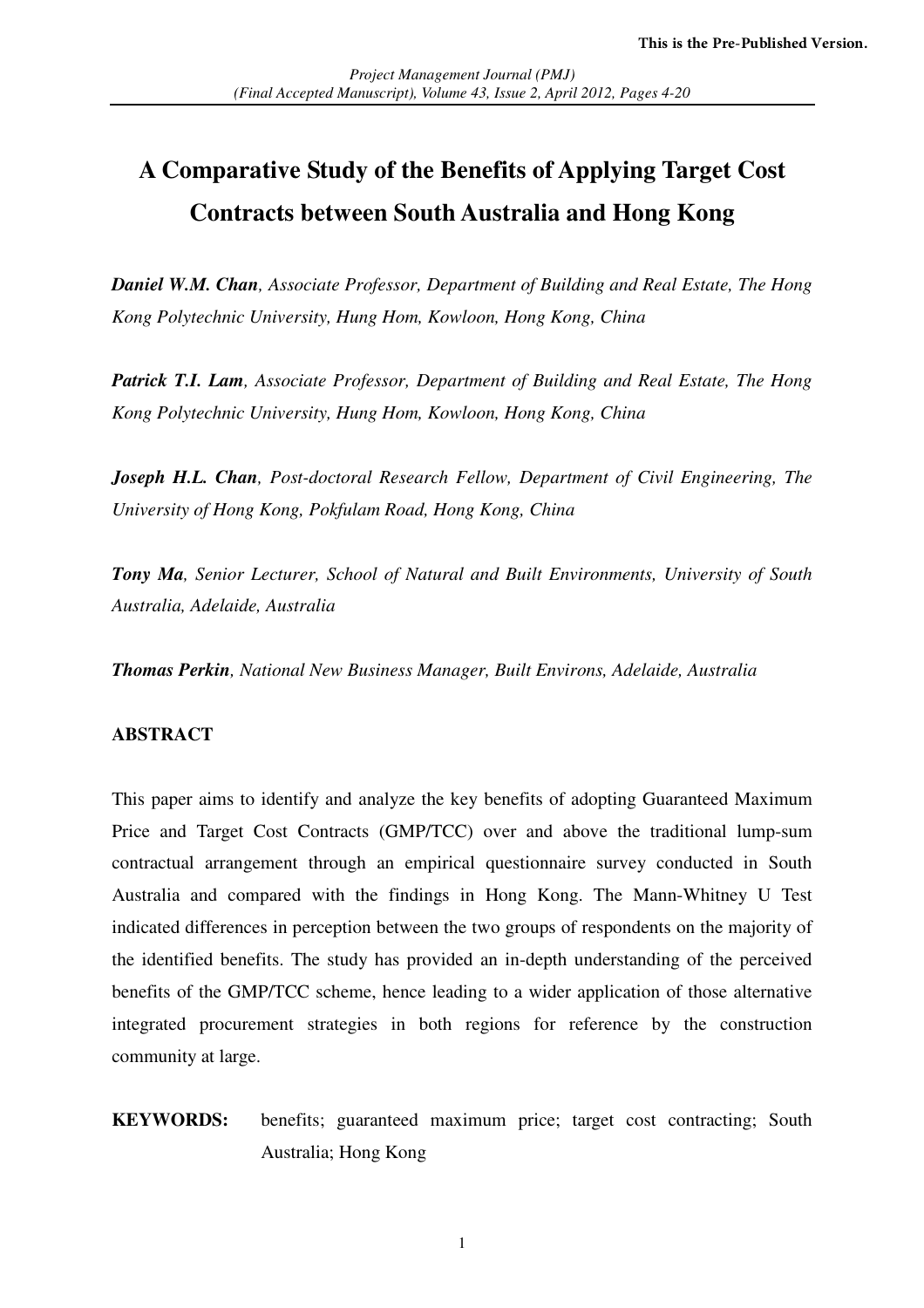#### **INTRODUCTION**

The construction industry has often been criticized for its adversarial relationships with contracting parties, program delays, and budget overruns. There has been a strong call for changes in procurement and contractual procedures to improve the overall performance of construction projects (Latham, 1994). The Report of the Construction Industry Review Committee (CIRC), published by the Hong Kong Special Administrative Region (SAR), advocated that better project performance can be achieved by the adoption of more innovative integrated procurement strategies (e.g., Guaranteed Maximum Price [GMP] and Target Cost Contracting [TCC] approaches with a gain–share/pain–share arrangement [Construction Industry Review Committee, 2001]). It has been claimed that the advantage of these approaches lies in their incentives to the contractor to become efficient, achieve cost savings, and search for continuous improvement in project outcomes. The New Engineering Contract (NEC) also includes provisions to incorporate the contractual arrangement of TCC with a gain–share/pain–share mechanism under a collaborative teamwork approach. The Hong Kong SAR Government has started introducing the NEC form of contract in a series of pilot capital engineering and construction projects across different works departments, under the Works Branch of the Development Bureau, since the commencement of the first NEC project in August 2009 (Cheung, 2008).

The GMP contractual arrangement based on a target cost concept has been gaining popularity among the prospective private property developers, public housing departments, mass transportation service providers, and major international construction contractors in the United Kingdom, Australia, and Hong Kong over the past few decades (Trench, 1991; Walker et al., 2000; Chan et al., 2007a; Roja & Kell, 2008).

Both target cost contracts and GMP contracts have been applied for several years in some western countries, and these procurement approaches have been considered advantageous to construction projects with a high level of technical complexity (National Economic Development Office, 1982) and have been proven to benefit the construction market. Hands-on experience derived from the United Kingdom and Australia has indicated that the GMP/TCC style of procurement could bring considerable mutual benefits to all of the parties involved, provided that the risk factors are properly identified, analyzed, shared, and managed (Trench, 1991; Walker et al., 2000).

The aim of this study is to compare the perceptions of practitioners in Hong Kong and South Australia on the perceived benefits of applying GMP/TCC in the construction industry. The main reason for such a comparison is that both Hong Kong and Australia share similar practices in the construction industry in terms of tender documentation and project delivery. Both countries have similar commonwealth systems and are situated in the Asia-Pacific region; therefore, it is logical to compare their practices of GMP/TCC. However, South Australia has a longer history of employing GMP/TCC compared with Hong Kong. An extensive literature review has produced a detailed analysis of the perceived benefits of GMP/TCC; hence, in this paper, the findings of two empirical questionnaire surveys conducted in Hong Kong (Chan et al., 2011a) and South Australia (Perkin, 2008) using the same survey instrument, are presented, discussed, compared, and cross-referenced with other related studies.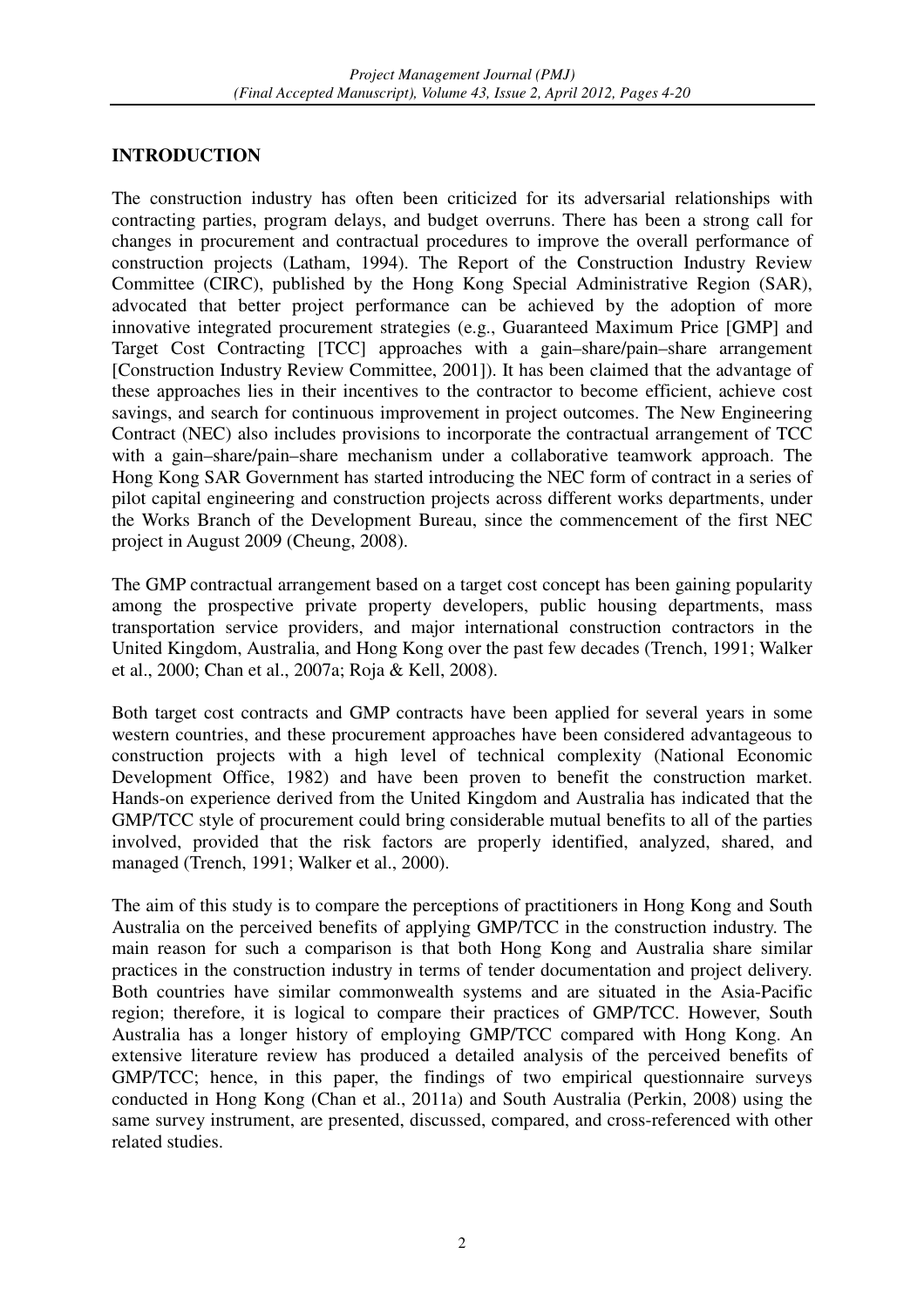# **Application of Target Cost Contracts in Construction**

# *The Definitions of TCC and GMP*

According to the Institution of Chemical Engineers (2007), a target cost contract is defined as "*a particular type of cost reimbursement contract in which the contractor is reimbursed his or her costs subject to the application of a formula, which allows the contractor to share in savings made, often called "gain share," or to contribute towards additional costs incurred, called "pain share," according to how well the parties are able to manage the cost of the work.*" Trench (1991) considered target cost contracting as a contractual arrangement under which the actual cost of completing the work is evaluated and compared with an estimate or a target cost of the work, and the difference within a cost band is shared between the employer and the contractor with a pre-determined share ratio. According to the Mass Transit Railway Corporation (2003), the employer and the contractor would share savings (gains) if the final account figure turns out to be less than the target cost. If the final account figure exceeds the target cost, they would share the excess (pain). On the contrary, contractors would keep all of the savings generated under the traditional procurement approach instead of sharing them.

Masterman (2002) defined GMP as an agreement under which the contractors would be rewarded for any savings made against the GMP value and be penalized when this sum is exceeded because of mismanagement or negligence according to an agreed-on share ratio. Under this procurement approach, the contractor is committed to guaranteeing that the project will be constructed within the contract period fully, in accordance with the drawings and specifications, and the cost to the owner will not exceed the initial GMP value agreed on during the main contract award. The contractor will be paid a prescribed sum for his or her services, along with any savings to the owner. If the final out–turn cost exceeds the pre–determined GMP value, the contractor bears solely the excess costs. Perry and Thompson (1982) opined that GMP can be regarded as one form of TCC, with sharing arrangement limited only to the gain. Under the GMP contractual arrangement, the owner is guaranteed that the ceiling price will not be exceeded (Clough & Sears, 1994; Cantirino & Fodor, 1999). Perhaps, the classical definitions of TCC and GMP appear to focus on one major area but do not highlight the pricing structures associated with those procurement approaches, thereby considerably reducing the possibilities of arbitrary contractual claims during the post–contract stage.

# *The Pricing Structures of GMP and TCC*

If a GMP/TCC project is procured on a negotiated contract basis, the preferred contractor has already been identified within a group of contractors with a positive client relationship. Some of the GMP contracts (e.g., Chater House and York House in Hong Kong) have been awarded on a negotiated basis with a preferred contractor due to long–term corporate business relationships (Chan et al., 2011b). Under the negotiated bidding approach, the requirement does not detract from the objectives of obtaining a competitive bid, because the majority of the subcontracted work packages are ultimately bid on an "open–book" competitive basis. This information exchange, however, requires a high level of mutual trust within the project team, especially the main contractor. The quantum of the subcontracted packages competitively bid on may represent a range of 60% to 80% of the entire contract value (Chan et al., 2007a). In the case of negotiated tendering for GMP projects in Hong Kong, the negotiations are pursued at a tender stage based on a set of tender documents, including the GMP methodology, standard form of contract, design documentation (e.g., performance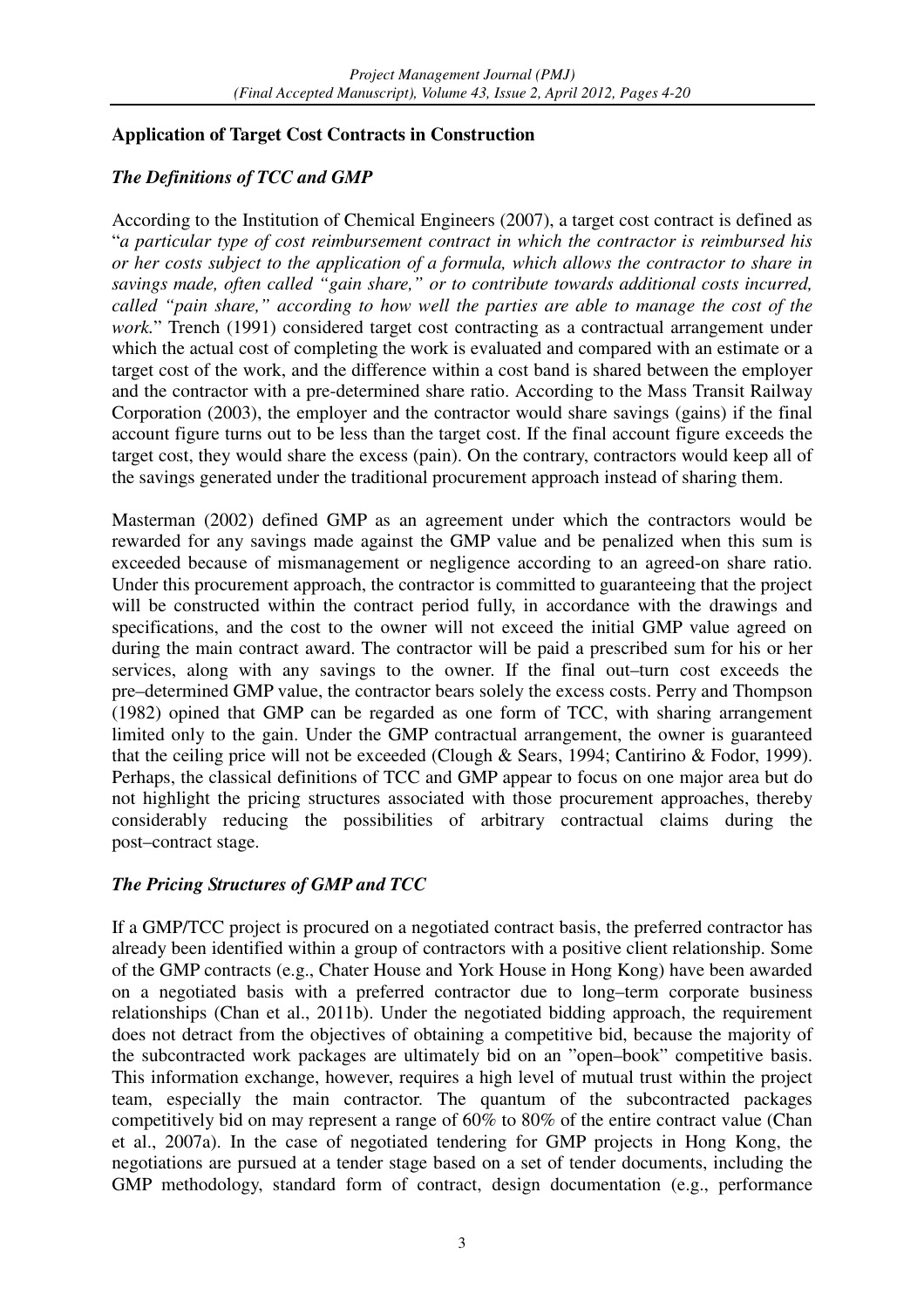specifications, schematic design and design development documentations for major elements and the like), and bills of quantities for builders' works (Chan et al., 2011b). The main contractor would submit a tender based on the tender documents, and the employer's consultants negotiate the amount of GMP with the main contractor. In the negotiation process, the contractor is required to provide, on an open–book basis, all information used in support of his or her tender pricing. The consultant quantity surveyor is responsible for ascertaining whether the main contractor's pricing for direct work are comparable with the prevailing market rates (Chan et al., 2007a).

In the case of using selective bidding, however, bidders will be invited to participate in pre–qualification exercises in the normal manner by submitting a preliminary proposal covering their corporate strength, financial stability, relevant work experience, past track record, expertise in alternative procurement methods, technical competence, organizational structures and personnel, and partnering commitment. The submissions are then reviewed and evaluated by the client in collaboration with his or her team of consultants. After a rigorous evaluation, a group of pre–qualified contractors will be shortlisted and invited to submit their bids.

If a two–stage bidding method is used, bidders selected through pre–qualification exercises will be invited to submit their bids according to the following preliminary materials supplied by the client and his or her team of consultants (Chan et al., 2007a):

- 1. Cost plan
- 2. Basic schematic/outline design of the drawings (e.g., approximately 20% of the design is complete)
- 3. Performance specifications for work packages
- 4. Other available information (e.g., amount of liquidated and ascertained damages)

After bid evaluation at the first stage, the shortlisted bidders are asked during the second stage to submit more detailed proposals based on: (1) bills of quantities; (2) a more complete set of design drawings (e.g., about 80% of the design is complete); and (3) performance specifications for the specialist work packages.

With regard to the information required for GMP/TCC contracts, both the guaranteed maximum price and target cost are estimated based on the preliminary design documentation provided by the client in conjunction with his or her team of consultants. Basic bid documents for GMP/TCC contracts are usually comprised of: (1) the cost for the main contractor's direct work (e.g., substructure work, reinforced concrete superstructure work, finishing work, and so forth); (2) domestic subcontractors' work packages; (3) provisional quantities; (4) contingency funds; and (5) design development allowance (Hong Kong Housing Authority, 2006). The information provided in the bid documents is not sufficient for construction and completion of the work; thus, the contractor allows for design development in his or her pricing and is encouraged to submit alternative cost–effective design proposals. Further design information and data will be provided by the client and his or her consultant team after the target cost is agreed on and issued to the main contractor according to the architect's instructions.

In general, bid documents for specialist subcontractors' work packages (e.g., electrical and mechanical installation, MVAC [mechanical ventilation and air conditioning] installation, plumbing and drainage, fire services installation, lift installation, and specialist external work) will be prepared by the main contractor in conjunction with the team of consultants. The bid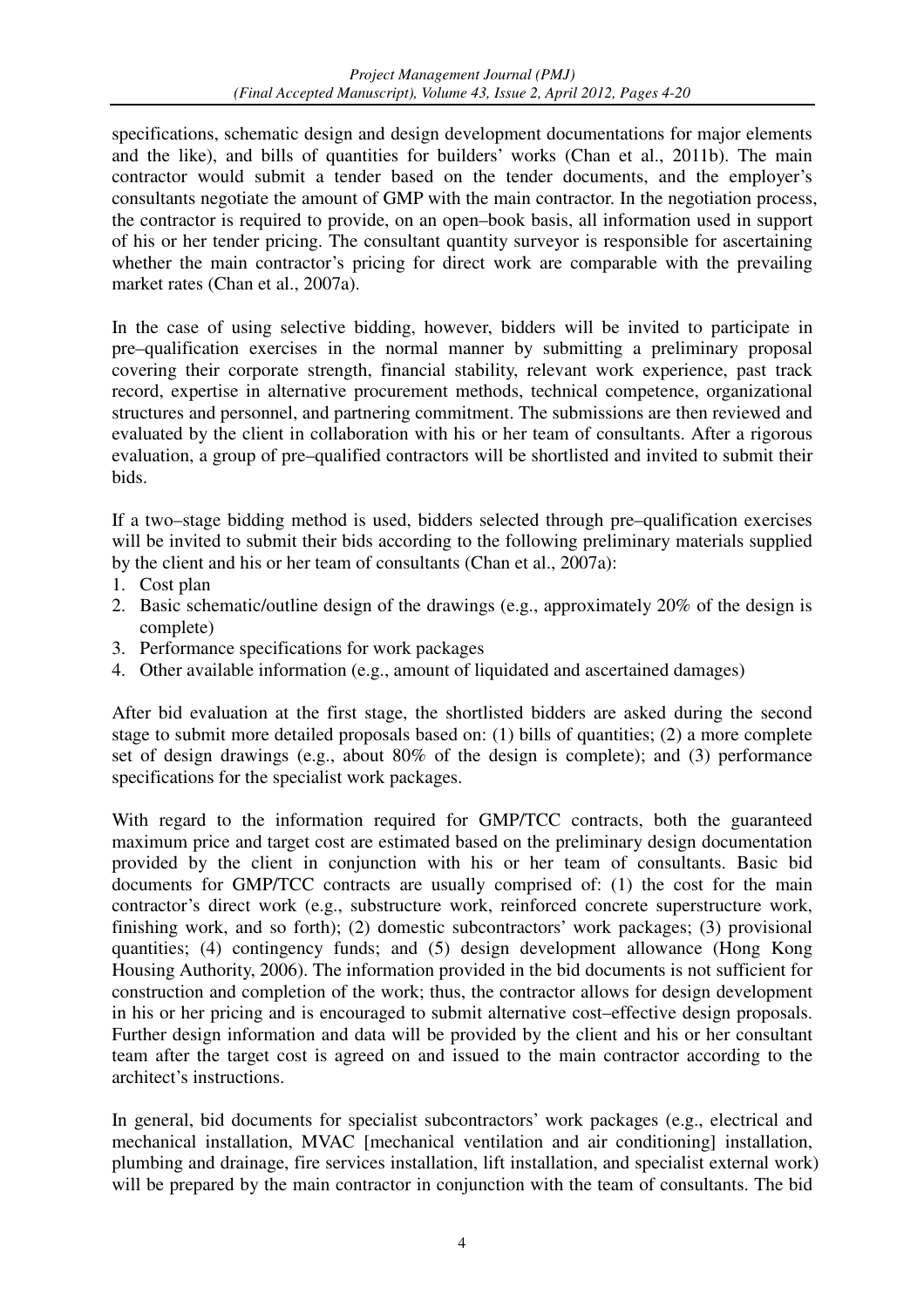documents will be issued to pre–qualified or preferred subcontractors to control the scope and quality of work. The main contractor must identify any GMP change orders (i.e., subject to a re–calculation of the GMP value) within the subcontract bid documents prior to the invitation of bids (Fan & Greenwood, 2004). Upon issue of the subcontract bid documents to the bidders, the main contractor is deemed to have accepted that the scope of work described by the bid document for that particular subcontractor's work package is within the allowances included for design development (i.e., not subject to a re–calculation of the GMP value).

Bids will then be analyzed by the main contractor, together with his or her team of consultants, and the team will jointly make recommendations to the client for award on a competitive "open–book" arrangement, and subcontractors can be assured a fair assessment of their bids. The main contractor will enter into a domestic subcontract with the successful subcontractor. This process eliminates the requirement to adopt nominated subcontracts and their inherent liabilities. The main contractor also assures the client that the subcontractors will not assign or sublet their work without the prior approval of the client. Any procurement savings generated from the bidding of the domestic subcontractors' work will be incorporated into the final out–turn costs and will form the basis for the calculation of shared savings upon completion of the project.

# **Literature Review of the Benefits of GMP/TCC**

Various benefits of GMP/TCC were identified from the contemporary literature in terms of cost control, time control, quality control, as well as working relationships between contracting parties.

# *More Stringent Cost Control*

The procurement option of GMP/TCC offers a more realistic ceiling price or target cost of the project toward the owners (Perry & Barnes, 2000). From the owner's point of view, adopting GMP can increase the control over the project costs and he or she is liable only up to the agreed–on guaranteed maximum amount (Steele & Shannon, 2005).

Moreover, GMP/TCC is a procurement method in which the contractor is rewarded for the cost savings incurred but is penalized for budget overruns. This "reward and penalty" approach generates strong incentives for a contractor to be efficient and to achieve cost savings (Fan & Greenwood, 2004). As both the owner and contractor may benefit from the cost saving, they will become more motivated to collaborate and achieve cost minimization (Tang & Lam, 2003).

# *Faster Project Delivery*

One of the criticisms of the traditional design-bid-build procurement approach is that it cannot offer the fast–track arrangement between the design phase and construction phase (Construction Industry Review Committee, 2001). Gogulski (2002) stated that one of the perceived advantages of the GMP form of procurement is that it enables work to start ahead of the production of final drawings to minimize the risk of late completion for the owners. He further pointed out that the owner plays a more active role throughout the project delivery process. Trench (1991) shared similar perceptions and considered that GMP/TCC may speed up the process of problem solving. Seymour (2002) reported that the Tseung Kwan O Railway Extension Project of the Mass Transit Railway Corporation in Hong Kong adopted a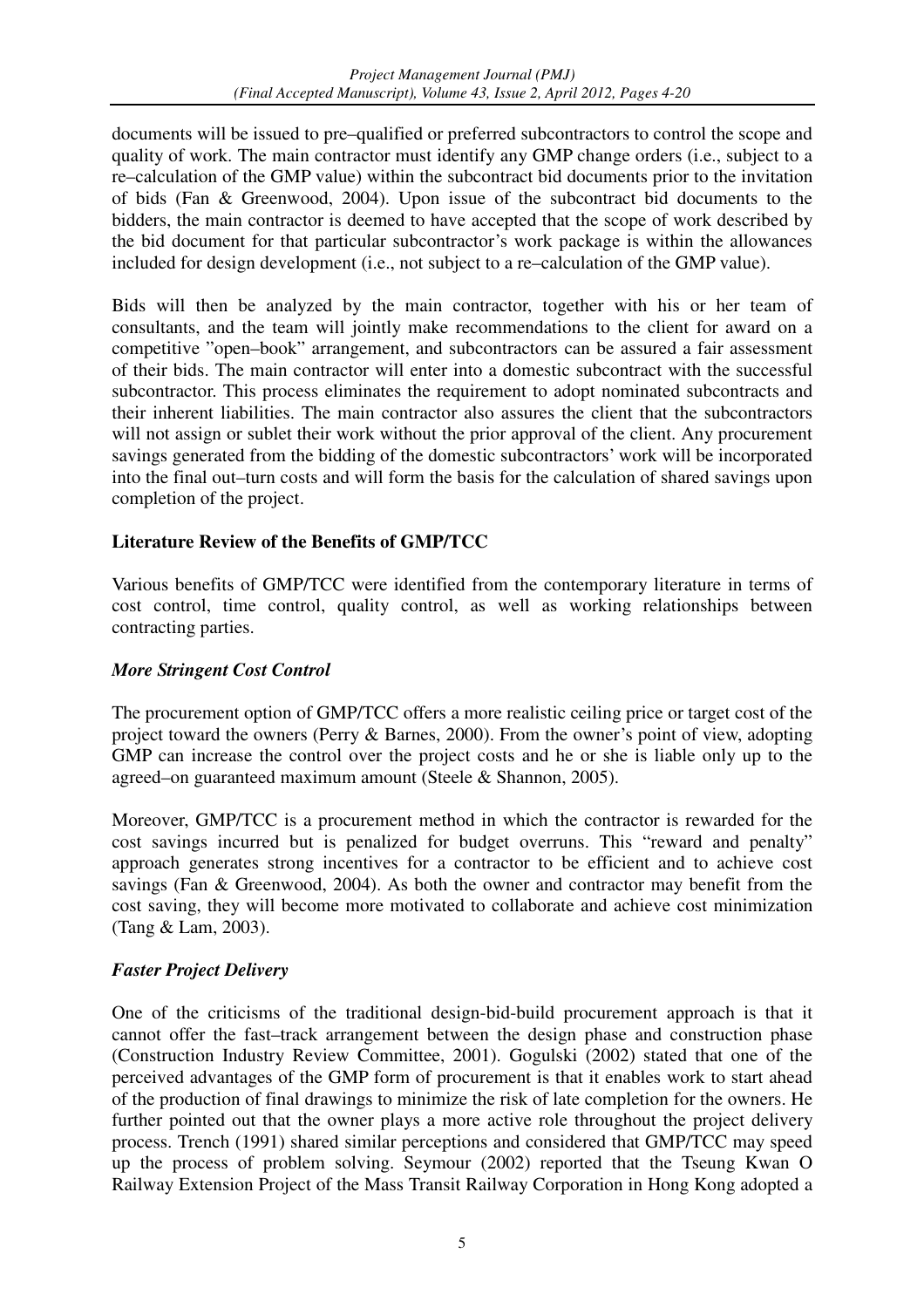TCC arrangement and achieved an early project completion in four and a half months.

As the arrangements of change orders under the GMP/TCC approach are pre–agreed on by the client and contractor, the occurrence of claims and/or disputes may be reduced, and the preparation and agreement of the final project account tend to be finalized earlier than those of conventionally priced contracts (Gander & Hemsley, 1997). Another advantage that GMP/TCC can bring is the greater flexibility to accommodate design changes because of the straightforward change order claiming mechanism and the "open–book" accounting regime (Mills & Harris, 1995). Unlike the traditional contracting method, the valuation of change orders can therefore be less time–consuming and more transparent, leading to an early settlement of the final project account.

#### *Better Quality Control*

The third perceived benefit of GMP/TCC is the improvement of quality in construction projects. The GMP/TCC arrangement improves overall construction quality, because the owner can retain greater control over the team of design consultants during the pre–contract and post–contract award stages, thus ensuring compliance with the initial design intent stated in the client's project brief compared with the design–build procurement approach (Hong Kong Housing Authority, 2006). Tang and Lam (2003) stated that the client can also be motivated to put more effort into helping solve problems. On the contractor's side, the contractor is also brought in at the early design stage to advise on construction costs, building design, project programming, construction materials, alternative construction techniques, and other constructability issues. This arrangement can tap into the expertise and innovative ideas of contractors to further polish the design proposed by the design team (Hong Kong Housing Authority, 2006). All these issues develop the potential for producing savings in both time and cost and higher product quality. Moreover, with the contractor's contribution in the early design phase of the project, a more cost–effective contracting strategy with more constructable designs can be formulated.

#### *A More Harmonious Working Relationship*

Walker et al. (2002) advocated that the gain–share/pain–share mechanism encourages a teamwork approach to creating innovative ideas in problem solving through the case study of the Australian National Museum. Bower et al. (2002) opined that the GMP/TCC contracting approach can be effective in motivating contractors to achieve better value for money and project performance by linking their own financial objectives to the overall objectives of the project. The gain–share/pain–share mechanism generates a strong impetus for effective collaboration between the client and contractor in order to minimize the final out–turn cost of a project (Chevin, 1996; Sadler, 2004). Pre–construction planning for design development, which involves all relevant project stakeholders, can reduce the conflicts and disputes at a later time (Chan et al., 2007a). This contracting approach also allows the contractor and employer to determine the appropriate ownership of risks and encourages various contracting parties to agree on an equitable allocation of risks, which is in the client's long–term interest (Sadler, 2004). A fair and effective dispute resolution mechanism and communication opportunities are provided by means of adjudication meetings, not only leading to a reduction in claim or dispute occurrence (Hong Kong Housing Authority, 2006; Chan et al., 2011a), but also improving working relationships among project team members and incorporating interdisciplinary efforts into the project (Ting, 2006). In the traditional lump–sum approach, the design is almost completed and the price is fixed, which does not leave much room for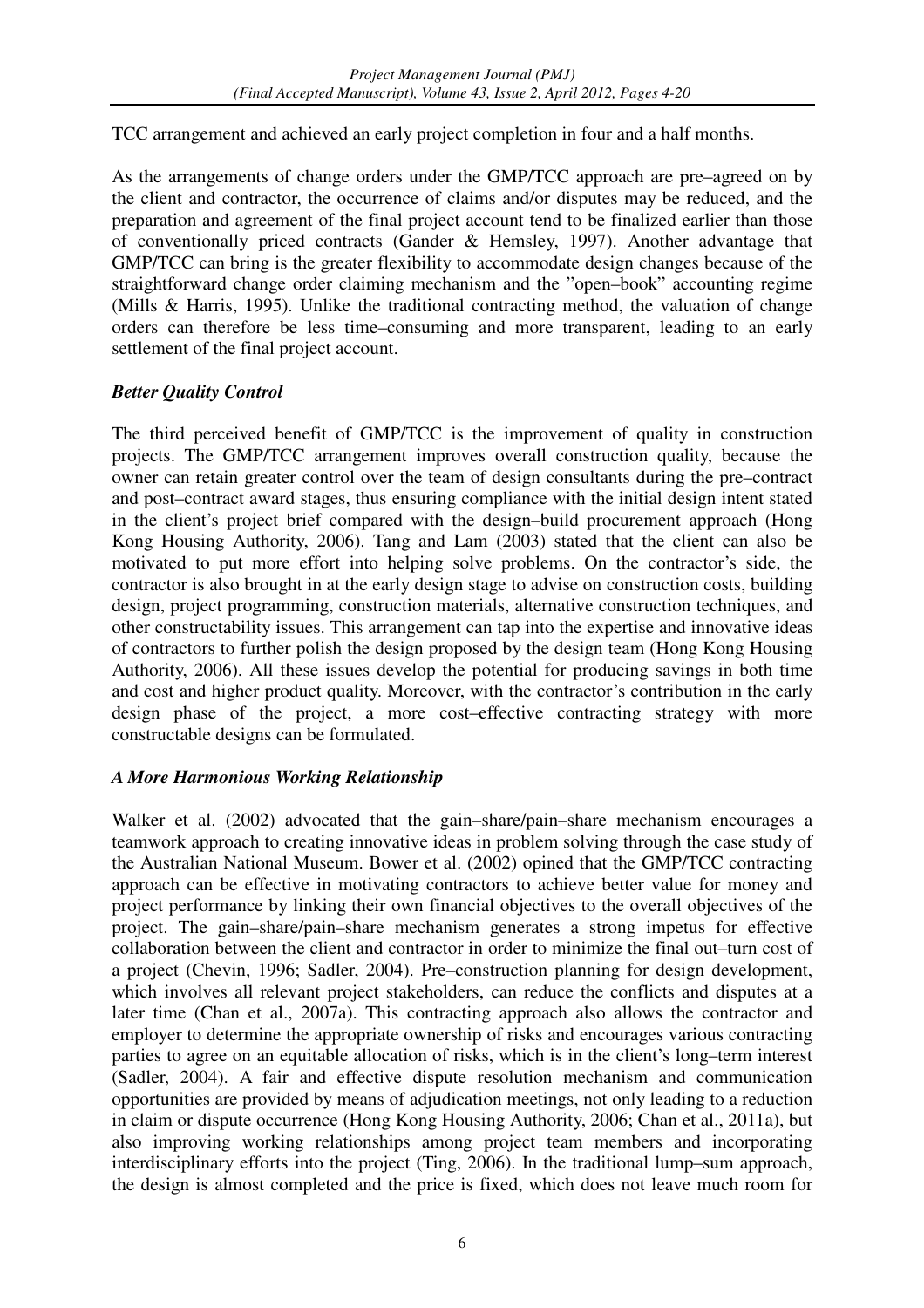negotiation about who is right or wrong or for making any possible compromise. Under the GMP/TCC form of procurement, however, there is much more room for negotiation, because the design is incomplete and this is especially true if the gain–share/pain–share mechanism is introduced. For example, whether a change is classified as a design development item or a variation order under contract would be determined by the adjudication committee if the issue is in dispute.

Additionally, the GMP/TCC form of contract is useful in injecting the partnering spirit into the relationships among the owner, main contractor, subcontractors, and consultants, with the objective of introducing a more harmonious and less confrontational philosophy to the contract (Tang & Lam, 2003; Hong Kong Housing Authority, 2006). Chan et al. (2004) further suggested that the development of the GMP contracting approach in a number of building projects, and the incentivization agreement in the railway infrastructure projects in Hong Kong, have been proven to be effective in fostering a cooperative working atmosphere and a gain–share/pain–share working culture. This view is echoed by the findings of Bayliss et al*.* (2004), suggesting that the partnering approach was instrumental in reducing claims in the Tseung Kwan O Railway Extension, a civil engineering project procured with the TCC arrangement. Although there are no official statistics on the percentage of GMP/TCC projects performing adequately in both Australia and Hong Kong, there are some case studies reporting on the success of such contractual arrangements. For example, a recent study by Anvuur and Kumaraswamy (2010) suggested that two GMP cases of building projects in Hong Kong achieved a final out–turn cost within budget and were completed on time. Another private office development project using the GMP form of procurement was completed six days ahead of schedule with a cost savings of 15% (Chan et al., 2011b).

It should be emphasized, however, that the GMP/TCC form of project procurement is not without limitations. Roja and Kell (2008) found that the number of guaranteed maximum prices did not really guarantee construction cost in 75% of the public school GMP projects studied in the northwestern part of the United States. Fan and Greenwood (2004) believed that the projects procured with a GMP contractual arrangement should be drafted with care, particularly in the areas of scope of work and nature of change orders. A legal case in South Australia also shows that the contractual definition of reimbursable cost can be a source of dispute (i.e., *One Steel Manufacturing Pty Ltd [OneSteel] v United KG Pty Ltd [United]* [2006] SA SC 119).

It was discerned from this case that a provision in a building contract allowing the contractor to be reimbursed for cost incurred will be subject to an implied term that the cost be reasonably and properly incurred, unless the provision is inconsistent with other provisions of the contract. The above findings suggest that GMP/TCC should be applied with caution with regard to the definitions of change orders and reimbursable cost. A desktopAn Internet search has indicated that there is no published literature focusing on the international comparison of the benefits of GMP/TCC. The study reported in this paper intends to fill this gap of knowledge base. It is stressed that the purpose of this paper is not to advocate the application of GMP/TCC. Rather, this paper aims to draw a comparison of the perceptions on the perceived benefits of GMP/TCC between South Australia and Hong Kong and to investigate the probable reasons behind such differences in opinions between the West (e.g., Australia) and the East (e.g., Hong Kong).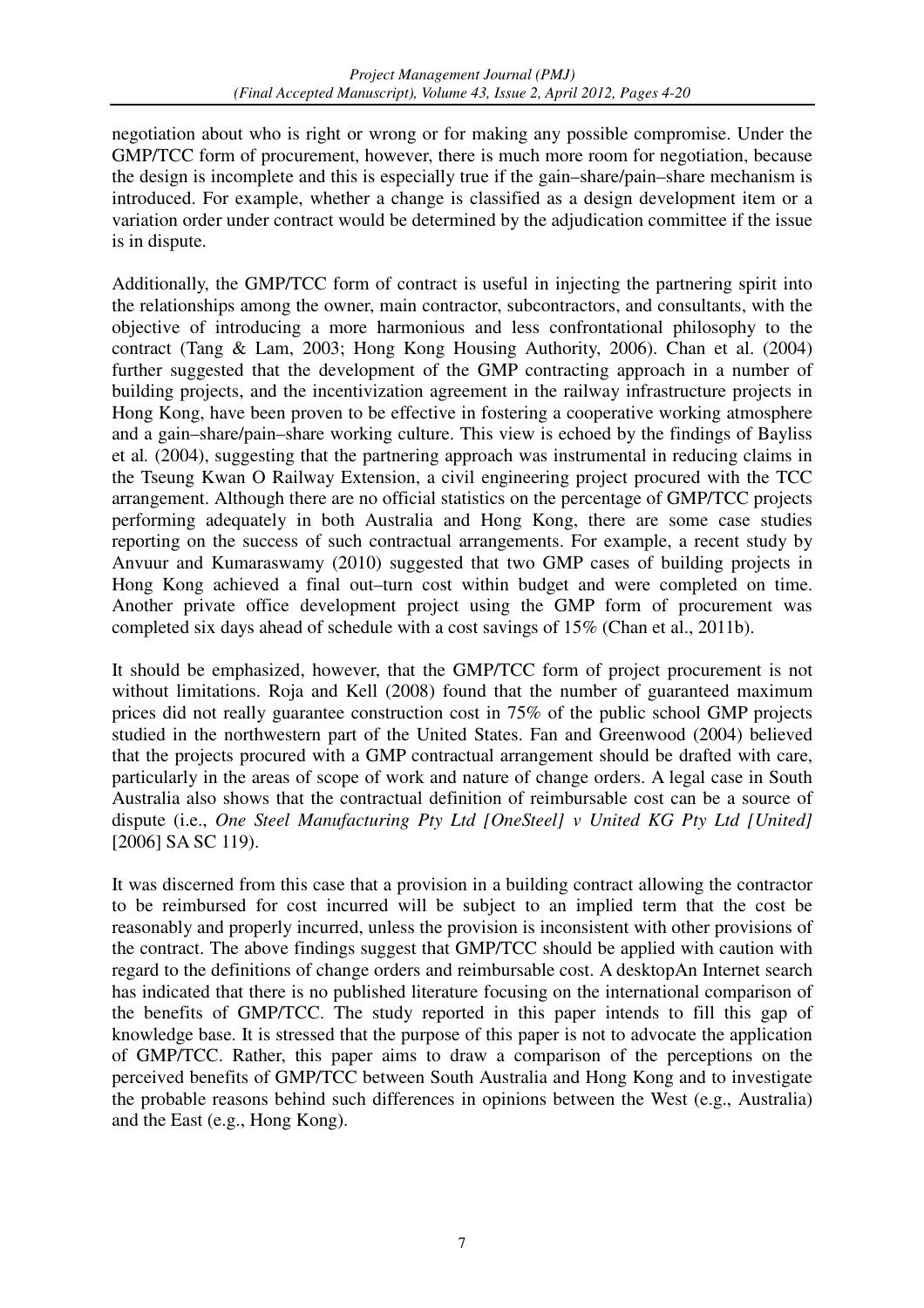# **Research Methods**

The research study began with an extensive review of contemporary literature (including but not limited to textbooks, journal articles, conference papers, professional journals, research reports, dissertation reports, and Internet materials) to capture sufficient background knowledge about the concepts and applications of the GMP/TCC form of procurement. The objective of the literature review is to develop an overall research framework and prepare a suitable template for structured interviews and an empirical questionnaire survey. A total of 17 perceived benefits of implementing the GMP/TCC scheme were initially crystallized from the published literature. The items identified were subsequently scrutinized and verified through a series of face-to-face structured interviews with several relevant senior industrial practitioners, with a wealth of direct hands-on experience with GMP/TCC in both Hong Kong (Chan et al., 2007b) and South Australia (Perkin, 2008).

An industry-wide empirical questionnaire survey was first launched between May and June of 2007 in Hong Kong, with 191 blank questionnaires sent out, and 45 valid and completed survey forms returned for analysis by the end of June 2007. Local industrial practitioners based in Hong Kong, including clients, main contractors, consultants, and subcontractors with abundant hands–on experience in GMP/TCC construction projects were the target respondents of the survey. The purposive sampling method is a random selection of sampling units within the segment of the population with the most information on the characteristic of interest (Guarte & Barrios, 2006). This non–probability sampling tool was employed to select target respondents in this survey in both Hong Kong and South Australia. According to Teddlie and Yu (2007), this technique is often applied when the researcher wants to select a purposive sample representing a broader group of cases as closely as possible or to draw a comparison between different kinds of cases on a certain dimension of interest. The researcher is likely to glean the opinions of the target population with a purposive sample (Tashakkori & Teddlie, 2003). Because the cases of GMP and TCC were rather limited in Hong Kong and South Australia, the purposive sampling approach was regarded as an appropriate tool for sampling in this comparative study. The same questionnaire survey was then undertaken by the research collaborators based in South Australia between May and June of 2008 to solicit the perceptions of various project stakeholders toward these identified benefits and then to enable a direct comparison with Hong Kong.

Respondents from both regions were asked to rate each identified benefit pertaining to the GMP/TCC approach on a five–point Likert scale delineating different levels of agreement (1 denotes "strongly disagree"; 2 represents "disagree"; 3 denotes "neutral"; 4 represents "agree"; and 5 denotes "strongly agree") with reference to a certain GMP/TCC construction project they had participated in. Respondents were also asked to suggest and rate any other unmentioned benefits based on their own experience and discretion, but ultimately they did not identify any new factors.

# *The Kendall's Concordance Test*

The Kendall's coefficient of concordance (*W*) test was applied to measure the agreement of different respondents on their rankings of benefits based on mean values within a particular survey group. This statistical analysis aims to ascertain whether the respondents within an individual group respond in a consistent manner or not. Values of *W* can range from 0 to 1, with 0 indicating perfect disagreement and 1 exhibiting perfect agreement (Daniel, 1978). If the Kendall's coefficient of concordance (*W*) was statistically significant at a pre–defined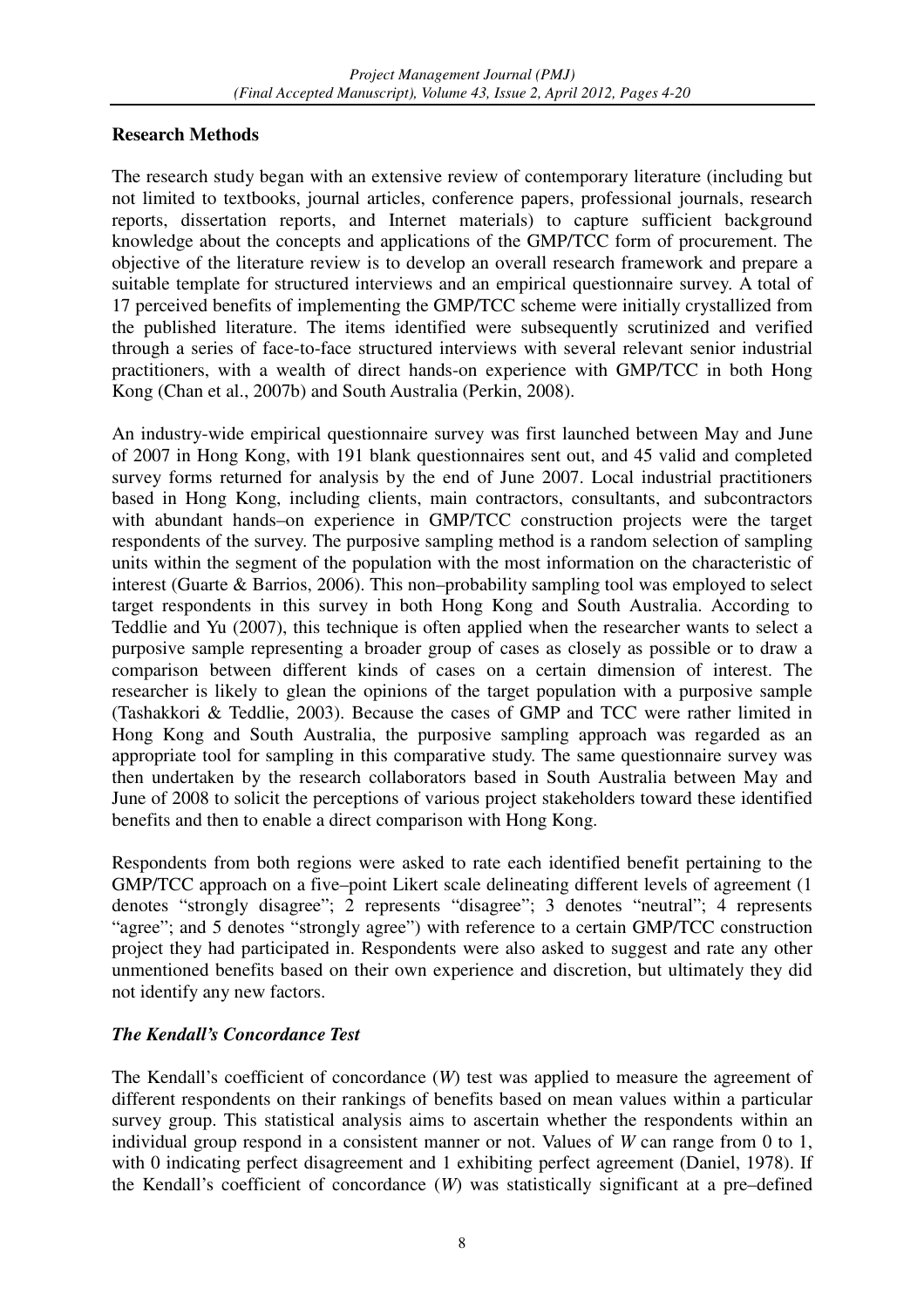significance level of 5% ( $p < 0.05$ ), for example, then a reasonable degree of consensus among the respondents within the group on the rankings of benefits was indicated. In other words, a high or significant value of *W* reflects that different parties are essentially applying the same standard in ranking the benefits, as computed by the following formula (Siegel  $\&$ Castellan, 1988):

$$
W = \frac{\sum_{i=1}^{n} (\overline{R}_{i} - \overline{R})^{2}}{n(n^{2} - 1)/12}
$$
 (1)

where:  $n =$  number of benefits being ranked  $\overline{R_i}$  = average of the ranks assigned to the *i*th benefit  $\overline{R}$  = average of the ranks assigned across all benefits

If the number of attributes is greater than 7, the chi-square value is used as a near approximation instead (Siegel & Castellan, 1988). If the actual calculated chi–square value equals or exceeds the critical value derived from the table for a certain level of significance and a particular value of degree of freedom, then the null hypothesis that the respondents' sets of rankings are unrelated (independent) to each other within a survey group can be rejected. Therefore, it can be concluded that there is a significant degree of agreement on the rankings of benefits among the respondents within the group. The actual calculated chi–square value with  $(n - 1)$  degree of freedom is defined below:

$$
\Psi^2 = k (n - 1) W \tag{2}
$$

where  $k =$  number of respondents ranking the benefits n = number of benefits being ranked

#### *The Mann-Whitney U Test*

The Mann-Whitney U Test is a non-parametric statistical test that is applied in hypothesis testing involving two independent variables (Gibbons & Chakraborti, 2003) and is used to test if there is any statistically significant difference in the median values for each attribute under study between any two respondent groups. This statistical technique was adopted in a research study by Cheung et al*.* (2008) about the tolerance of clients and estimators toward errors in cost estimating and a study by Yu et al. (2008) comparing the perceptions on variables of construction project briefing of project managers and architects between Hong Kong and western countries. The Mann-Whitney U Test was undertaken in this paper to test the null hypothesis that, "There is no significant difference in the median values of the same benefit between the respondents from South Australia and Hong Kong," and the medians can be represented by mean ranks (Sheskin, 2007).

Null hypothesis H<sub>0</sub>:  $\theta_1 = \theta_2$ <br>Alternative hypothesis H<sub>3</sub>:  $\theta_1 \neq \theta_2$ Alternative hypothesis  $H_a$ :

The level of significance  $\alpha$ ) for testing these hypotheses was set at 0.05. The results can be interpreted by the Z-value and p-value. When the actual calculated p-value is less than the pre-defined significance level of 0.05, then the null hypothesis  $(H_0)$  can be rejected. Thus, it can be concluded that there is a significant difference in the median values of that benefit between the two respondent groups (Sheskin, 2007).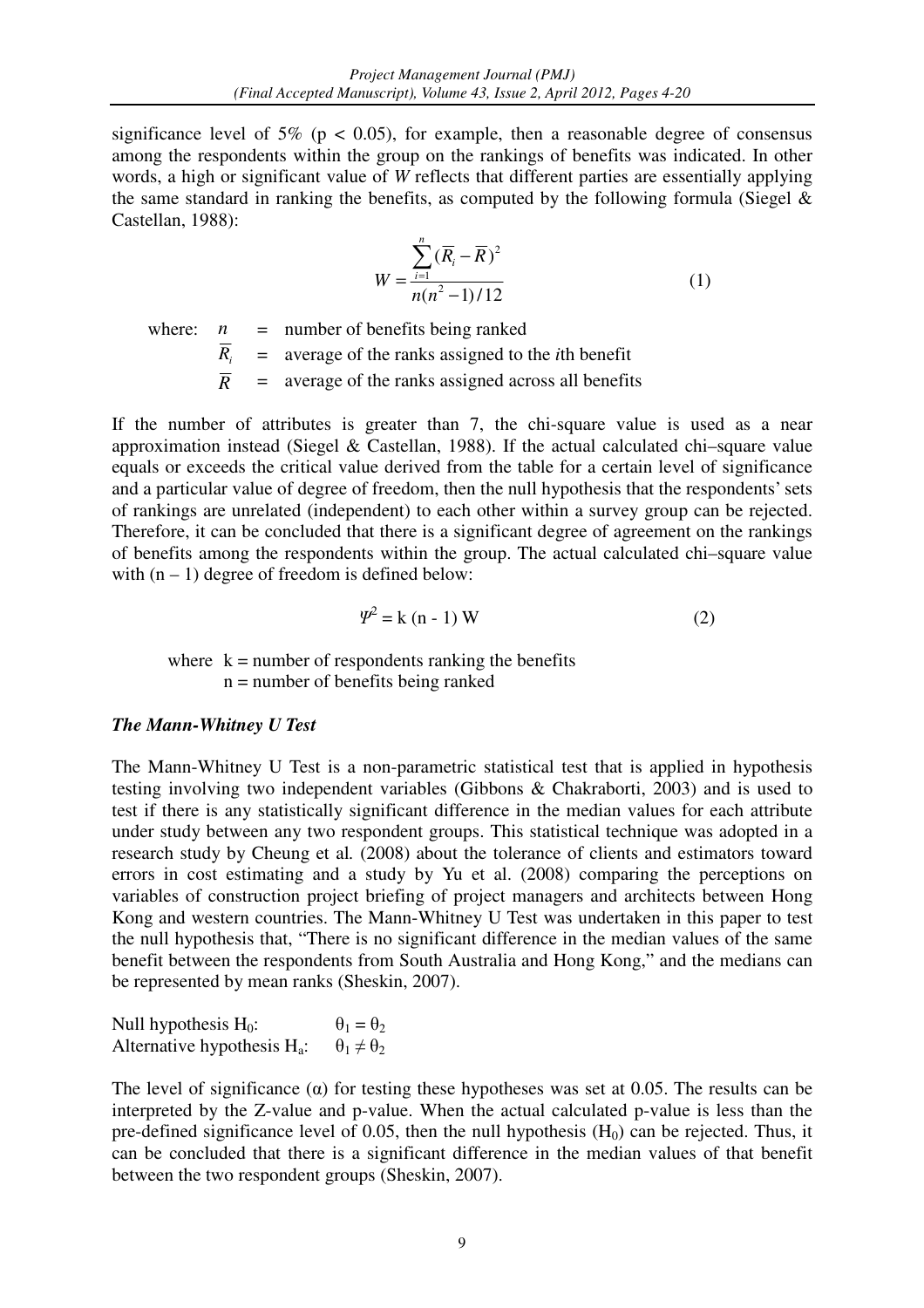# **Survey Results and Discussion**

# *The Profiles of Survey Respondents*

A total of 191 blank survey questionnaires were sent to the target industrial practitioners with direct hands-on GMP/TCC experience in Hong Kong between May and June of 2007. Target survey respondents were given two weeks to complete and return their questionnaires. Reminders were sent to those who did not respond within the period, and two more weeks were provided to enable them to return their completed survey forms. Finally, 45 valid and completed questionnaires were returned for analysis by the end of June 2007, representing a response rate of 23.5%. On the Australian side, a total of 152 self-administered survey forms were forwarded to 72 Australian construction-related companies, including client organizations, design consultants, quantity surveyors, main contractors, subcontractors, and other related professionals via postal mail between May and June of 2008. Finally, 45 valid and completed survey forms were received for analysis by the end of June 2008, representing a response rate of 29.6%. Given the fact that both GMP and TCC were new to Hong Kong at that time, and there were only about 20 construction projects applying such contractual arrangements in Hong Kong (Chan et al., 2007a) up to the end of 2007, the response rate was considered satisfactory and acceptable. Table 1, along with Figures 1 and 2 summarize the profiles of respondents in Hong Kong and South Australia, who participated in the respective surveys.

|                                                     | <b>Hong Kong</b> | <b>South Australia</b> |  |
|-----------------------------------------------------|------------------|------------------------|--|
|                                                     | Number of        | Number of              |  |
| <b>Years of Experience in Construction Industry</b> | Respondents      | Respondents            |  |
| Less than 5 years                                   | $\Omega$         |                        |  |
| $5-10$ years                                        | $\Omega$         | 6                      |  |
| $11-15$ years                                       | 6                | 10                     |  |
| $16-20$ years                                       | 11               | 12                     |  |
| $>$ 20 years                                        | 28               | 16                     |  |
| Total                                               | 45               | 45                     |  |
| <b>Hands-on Experience with GMP/TCC Projects</b>    |                  |                        |  |
| No experience, but with sound understanding of      |                  |                        |  |
| underlying concepts and principles of GMP/TCC       | 4                | 9                      |  |
| schemes                                             |                  |                        |  |
| 1 project                                           | 17               | 3                      |  |
| 2–4 projects                                        | 17               | 17                     |  |
| Over 4 projects                                     | 7                | 15                     |  |
| Total                                               | 45               | 45                     |  |

Table 1: Profiles of survey respondents in Hong Kong and South Australia.

Although only the clients and main contractors are involved in a GMP/TCC contract, the consultants and subcontractors also play a key role throughout the overall project delivery process (e.g., the consultant quantity surveyor needs to assess the cost savings and value the change orders, whereas subcontractors execute the substantial amount of construction work as instructed by the main contractor under the terms and conditions of subcontracts); their opinions are considered relevant and important as a whole project team so they were also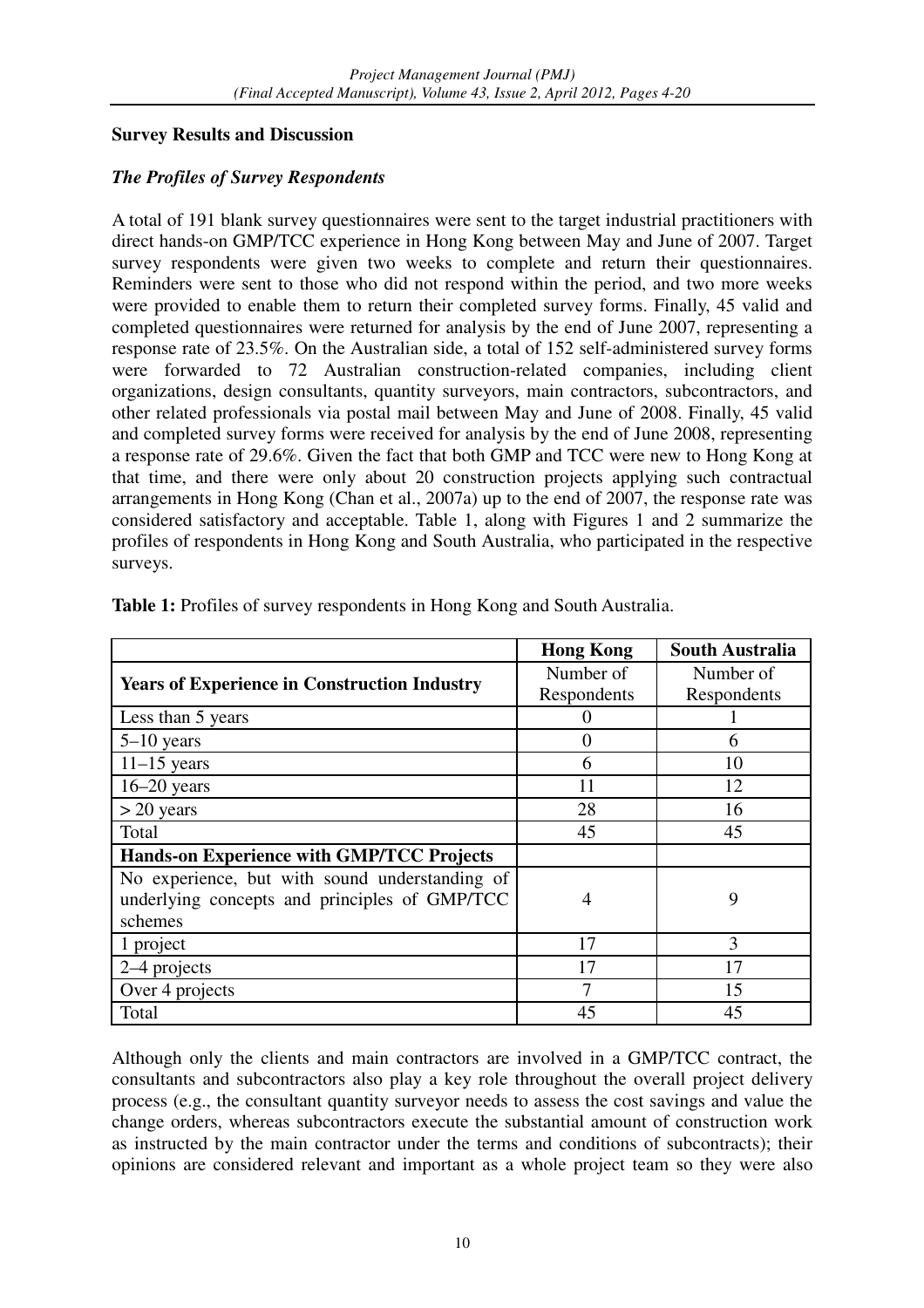invited to participate in this survey. The consultants are regarded as part of the project team, who not only interface with the clients but also the contractors, so their views were also solicited for collective regional comparison between South Australia and Hong Kong.



**Figure 1:** Types of employing organizations of the survey respondents in Hong Kong.



**Figure 2:** Types of employing organizations of the survey respondents in South Australia.

It would be ideal to differentiate between the perceived benefits according to the viewpoints of clients and contractors; however, due to the uneven mix between clients and contractors (particularly in South Australia, with a ratio of 3 to 22) and the limited number of samples of the survey indicated in Table 1, drawing an inter-group comparison according to the respondents' roles within each region, as well as between public client bodies and private client organizations, is not justified. The limitation of sample size also makes differentiating between the benefits of GMP and TCC separately difficult, even though GMP and TCC are somewhat different in terms of cost and time risk allocations. Some previous research studies on a similar topic, however, also pooled GMP and TCC together as cost incentive contracts for analysis (Arditi & Yasamis, 1998; Bower et al., 2002; Chan et al., 2007b), so the approach of analysis used in this study can be taken as justifiable and reasonable.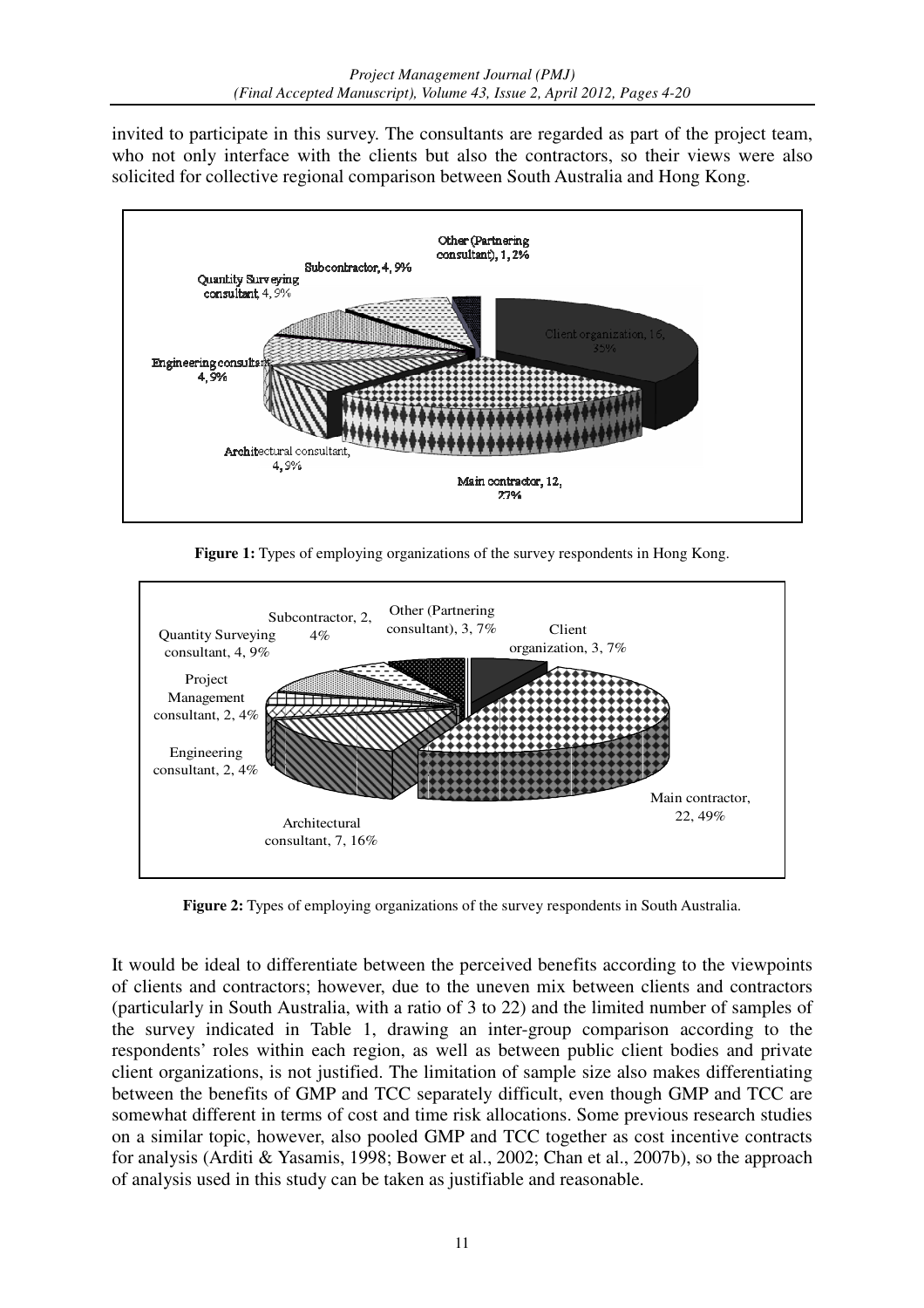# *Overall Ranking of the Benefits of GMP/TCC in South Australia and Hong Kong*

The mean scores of various perceived benefits derived from the Australian and Hong Kong surveys are presented in Table 2. According to the Australian respondents, "Early award of contracts can allow advanced work packages (e.g., demolition, foundation, and so forth) to be included in GMP or target cost" was ranked as the most significant benefit (Mean = 4.02, SD  $= 0.839$ ) of applying GMP/TCC. However, the same benefit was ranked eighth by the respondents in Hong Kong (Mean =  $3.89$ , SD = 0.895). This difference in ranking may be due to the different construction practices between the two regions. The demolition and foundation projects are usually procured in separate contracts on a fixed-price lump-sum basis in Hong Kong, so Hong Kong respondents did not regard it as a major benefit of the GMP/TCC approach. The Australian respondents considered it to be the most significant merit. This procurement arrangement of awarding the contract for early work packages to commence is also highlighted in the research by Davis Langdon and Seah (2004).

"Fast track project by allowing early start of construction before the design is fully developed" was perceived as the second most significant benefit by the Australian respondents (Mean =  $3.84$ , SD = 0.976), but the same benefit was ranked eighth by the Hong Kong respondents (Mean  $= 3.89$ , SD  $= 0.868$ ). The different construction practices between the two regions may contribute to such inconsistency in ranking. GMP/TCC can facilitate the commencement of site construction activities before the entire completion of the design similar to the design-and-build contract. Advanced work and early program planning for faster construction, particularly in the early purchase of materials, and logistics management may also be facilitated because of the early commencement of site construction (Chan et al., 2007a). The Australian practitioners believed that the division of the work into work packages helped shorten the overall project duration. This result echoes the findings of Arditi and Yasamis (1998), suggesting that incentive/disincentive contracts shorten the project duration of construction work. Moreover, Davis and Stevenson (2004) also reported that time saving is one of the dominant benefits of GMP in Western Australia. The Hong Kong respondents, however, did not share the same perception of this benefit, because it is common practice that the construction process is commenced before the design is fully completed with extensive use of contingency funds and provisional quantities in the Bills of Quantities. The designers tend to issue change orders to make design changes at the post-contract award stage. Actually, the GMP/TCC methodology can introduce some degree of flexibility in managing projects, which is one of the key requirements for project success when handling unpredictable situations such as design changes. This concept is supported by Puddicombe (2009) and Chan et al. (2011b), who recommended that GMP is suitable for construction projects with high complexity, when compared with lump-sum contracts and cost-plus contracts. Anvuur and Kumarawamy (2010) shared a similar view that the GMP mechanism can provide some employer flexibility for catering to short-term market changes and can also be a useful instrument for project work integration.

Interestingly, "Bring in expertise in building designs and innovations in construction methods and materials from contractor to enhance the constructability of project" was ranked as the second most significant benefit by both the Australian (Mean  $= 3.84$ , SD  $= 0.878$ ) and Hong Kong (Mean  $= 4.20$ , SD  $= 0.795$ ) groups of respondents. This finding probably suggested that one of the key benefits associated with GMP/TCC is the capability of tapping into the contractor's expertise and innovative ideas in both design and construction to enhance the constructability of the project. This procurement option allows the contractor to be brought in at the early design stage to advise on building design, project programming, construction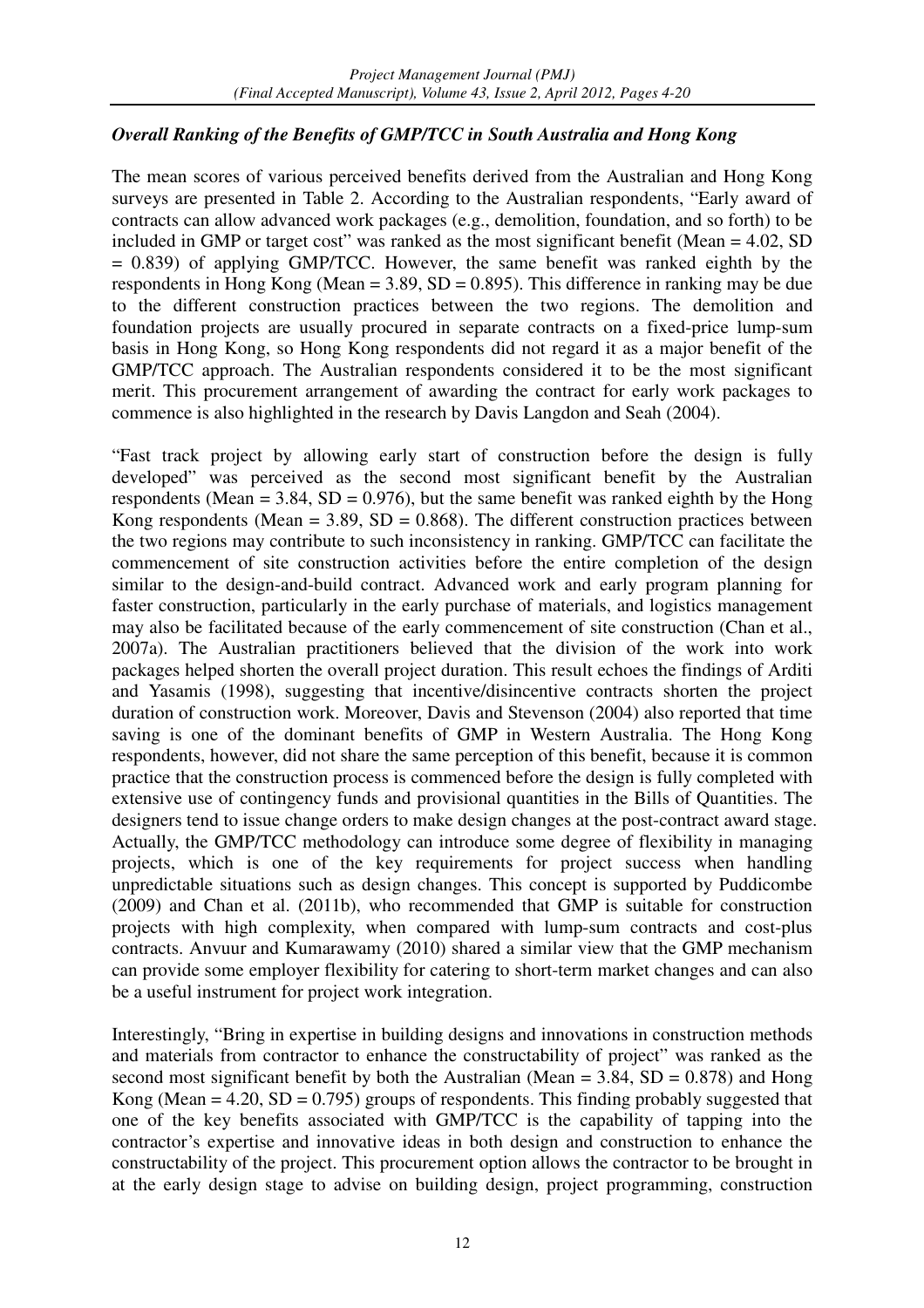materials, alternative construction techniques, and other constructability issues to be integrated into the design to mitigate the construction risk (Chan et al., 2007b).

**Table 2:** Comparison of mean scores and rankings of the perceived benefits of GMP/TCC between South Australia and Hong Kong.

| <b>Benefits of GMP/TCC</b>                                                                                                                                                                                             | <b>South Australian Group</b> |             |                  | <b>Hong Kong Group</b> |                |             |          |       |
|------------------------------------------------------------------------------------------------------------------------------------------------------------------------------------------------------------------------|-------------------------------|-------------|------------------|------------------------|----------------|-------------|----------|-------|
|                                                                                                                                                                                                                        | Rank                          | $\mathbf N$ | $Mean^*$<br>S.D. |                        | Rank           | $\mathbf N$ | $Mean^*$ | S.D.  |
| Early award of contracts can allow advanced<br>work packages (e.g., demolition, foundation,<br>etc.) to be included in GMP or target cost.                                                                             | $\mathbf{1}$                  | 45          | 4.02             | 0.839                  | 8              | 44          | 3.89     | 0.895 |
| Fast track project by allowing early start of<br>construction before the design is fully<br>developed.                                                                                                                 | $\overline{2}$                | 45          | 3.84             | 0.976                  | 8              | 45          | 3.89     | 0.868 |
| Bring in expertise in building designs and<br>innovations in construction methods and<br>materials from contractor to enhance the<br>buildability of the project.                                                      | $\overline{2}$                | 45          | 3.84             | 0.878                  | $\overline{2}$ | 44          | 4.20     | 0.795 |
| Contractor takes all the risks in design<br>development by way of GMP/TCC allowance<br>in the tender.                                                                                                                  | $\overline{4}$                | 45          | 3.62             | 0.960                  | 17             | 45          | 3.40     | 1.170 |
| Provide guarantee of avoiding budget overrun<br>at GMP main contract award for the client.                                                                                                                             | 5                             | 45          | 3.56             | 1.198                  | 12             | 44          | 3.80     | 0.904 |
| Limit the entitlements for claiming variations<br>by the contractor.                                                                                                                                                   | 6                             | 45          | 3.51             | 1.100                  | 14             | 44          | 3.69     | 0.900 |
| Client provides financial incentives<br>for<br>contractor to achieve cost savings.                                                                                                                                     | $\overline{7}$                | 45          | 3.36             | 1.090                  | $\overline{4}$ | 44          | 4.11     | 0.775 |
| Conducive to improving partners' working<br>relationship via the gain-share/pain-share<br>mechanism and partnering arrangement.                                                                                        | 7                             | 45          | 3.36             | 0.883                  | 3              | 44          | 4.16     | 0.928 |
| Early settlement of final project account.                                                                                                                                                                             | 9                             | 45          | 3.33             | 1.022                  | $\mathbf{1}$   | 42          | 4.25     | 0.839 |
| More opportunities for participants to express<br>opinions and concerns openly and freely.                                                                                                                             | 10                            | 45          | 3.31             | 0.949                  | 8              | 44          | 3.89     | 0.804 |
| The gain-share arrangement helps establish<br>mutual objectives and produce an integrated,<br>trustful working team.                                                                                                   | 11                            | 45          | 3.24             | 1.004                  | 5              | 45          | 3.93     | 0.889 |
| Enable a more equitable risk apportionment<br>among project participants.                                                                                                                                              | 12                            | 45          | 3.11             | 1.092                  | 13             | 44          | 3.73     | 0.889 |
| Achieve better value for money.                                                                                                                                                                                        | 13                            | 45          | 3.07             | 1.176                  | 6              | 45          | 3.91     | 0.793 |
| Domestic subcontractor's work packages are<br>competitively tendered by approved or<br>prequalified subcontractors and specialists on<br>an open-book basis after the award of<br>GMP/TCC contract as design develops. | 13                            | 45          | 3.07             | 0.915                  | 11             | 45          | 3.81     | 0.804 |
| More effort of client's involvement in<br>problem solving and subcontractor selection.                                                                                                                                 | 15                            | 45          | 2.91             | 1.083                  | 6              | 42          | 3.91     | 0.936 |
| Provide a dispute resolution mechanism by<br>way of adjudication committee leading to<br>reduction in disputes.                                                                                                        | 16                            | 45          | 2.87             | 0.869                  | 15             | 45          | 3.66     | 0.987 |
| Greater<br>control<br>client<br>over<br>design<br>consultants,<br>main<br>contractor<br>and<br>subcontractors.                                                                                                         | 17                            | 45          | 2.60             | 1.074                  | 16             | 45          | 3.48     | 1.080 |

*# Items were rated on a 5-point Likert scale with 1 = Strongly Disagree; 2 = Disagree; 3 = Neutral; 4 = Agree; and 5 = Strongly Agree.*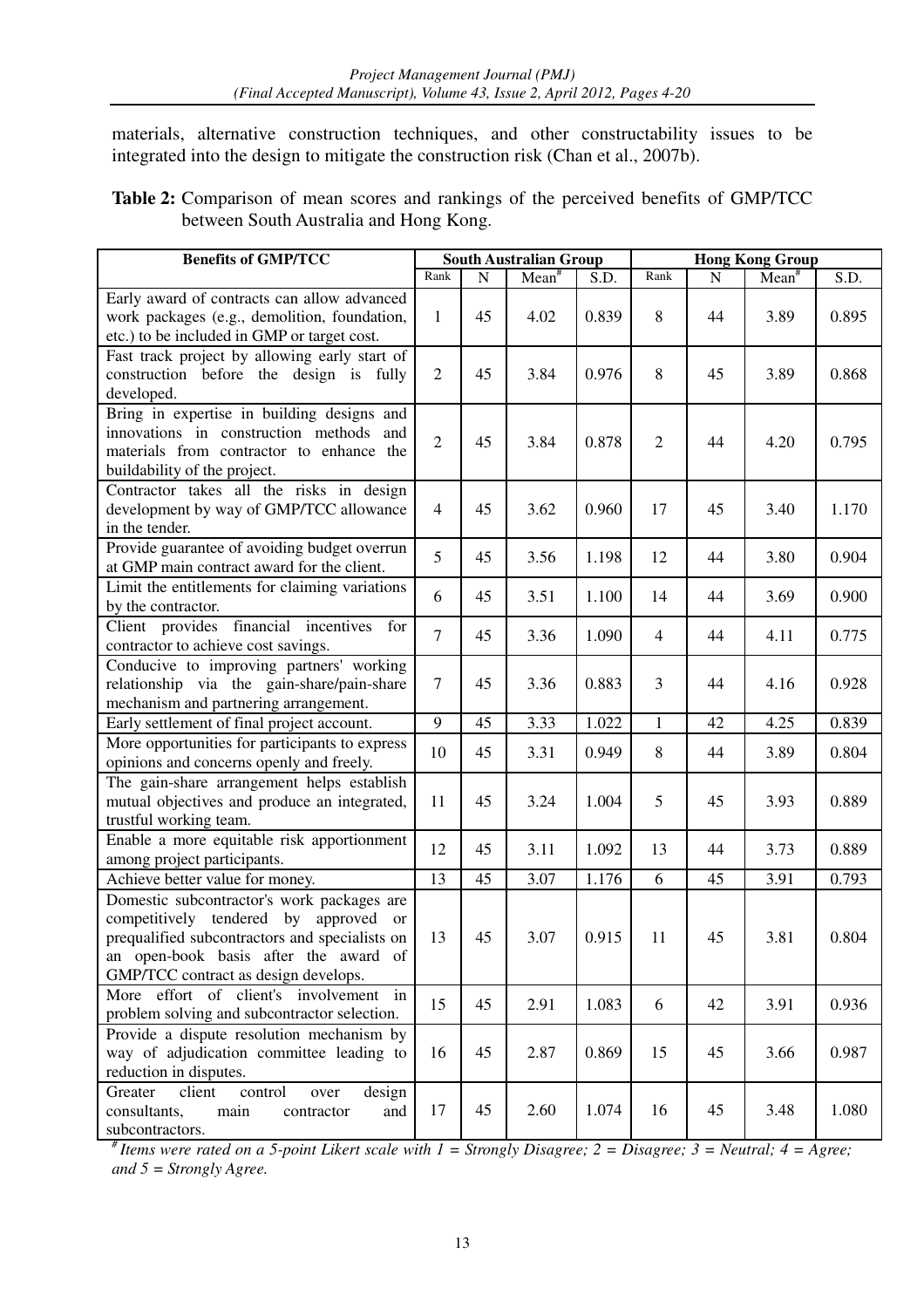# *Agreement of Respondents between South Australia and Hong Kong*

Table 3 summarizes the results of the Kendall's Concordance Test for the Australian survey and the Hong Kong survey. The two respective actual calculated values of chi-square (114.213 and 55.593) are larger than the critical value of chi-square found from the statistical table (26.30 for both the Australian and Hong Kong surveys. The null hypothesis that the respondents' sets of rankings are unrelated (independent) to each other within a survey group can be rejected; therefore, it can be concluded that there is a significant degree of agreement on the rankings of benefits among the respondents within the Australian and Hong Kong groups. This finding ensures that there was a good internal agreement of ranking perceptions within the Australian and Hong Kong groups before conducting the Mann-Whitney U Test.

|  |  | <b>Table 3:</b> Results of the Kendall's concordance test on the perceived benefits of GMP/TCC |  |  |  |  |
|--|--|------------------------------------------------------------------------------------------------|--|--|--|--|
|  |  | between South Australia and Hong Kong.                                                         |  |  |  |  |

| <b>Item</b>                              | <b>South Australian</b><br>Group | <b>Hong Kong</b><br>Group |
|------------------------------------------|----------------------------------|---------------------------|
| Number of survey respondents (N)         | 45                               | 36                        |
| Kendall's coefficient of concordance (W) | 0.159                            | 0.097                     |
| Actual calculated chi-square value       | 114.213                          | 55.593                    |
| Critical value of chi-square from table  | 26.30                            | 26.30                     |
| Degree of freedom (df)                   | 16                               | 16                        |
| Asymptotic level of significance         | < 0.001                          | < 0.001                   |

# *Results of the Mann-Whitney U Test between South Australia and Hong Kong*

Table 4 elicits and compares the results of the Mann-Whitney U Test on the perceptions of survey respondents toward the benefits of GMP/TCC between South Australia and Hong Kong. When the actual calculated p-value is below the prescribed significance level of 0.05 for a certain benefit, a large variation in the median values of that benefit between the Australian group and Hong Kong group is detected. The test results indicated the five perceived benefits of GMP/TCC with no significant difference in perceptions between the two regions to be: (1) Provide guarantee of avoiding budget overruns at the GMP main contract award for the client; (2) Early award of the contract can allow advanced work packages (e.g., demolition, foundation, and so forth) to be included in the GMP or target cost; (3) Fast track project by allowing early start of construction before the design is fully developed; (4) Limit the entitlements for claiming change orders by the contractor; and (5) Contractor takes all the risks in design development by way of GMP/TCC allowance in the bid.

On the other hand, the test results revealed that the Australian respondents held more divergent views compared with their Hong Kong counterparts on 12 out of 17 benefits, at a 5% significance level. It should also be noted that the difference in timing of launching the surveys in both regions (i.e., May–June of 2007 for the Hong Kong samples and May–June of 2008 for the Australian samples) may also be one of the contributors to the differences in opinions between the two groups of respondents as a result of changes in global economic conditions. In addition, the test results indicated that the mean ranks of the Australian respondents are almost always lower than those of the Hong Kong respondents, except for some benefits with statistically non-significant results. The cultural difference between the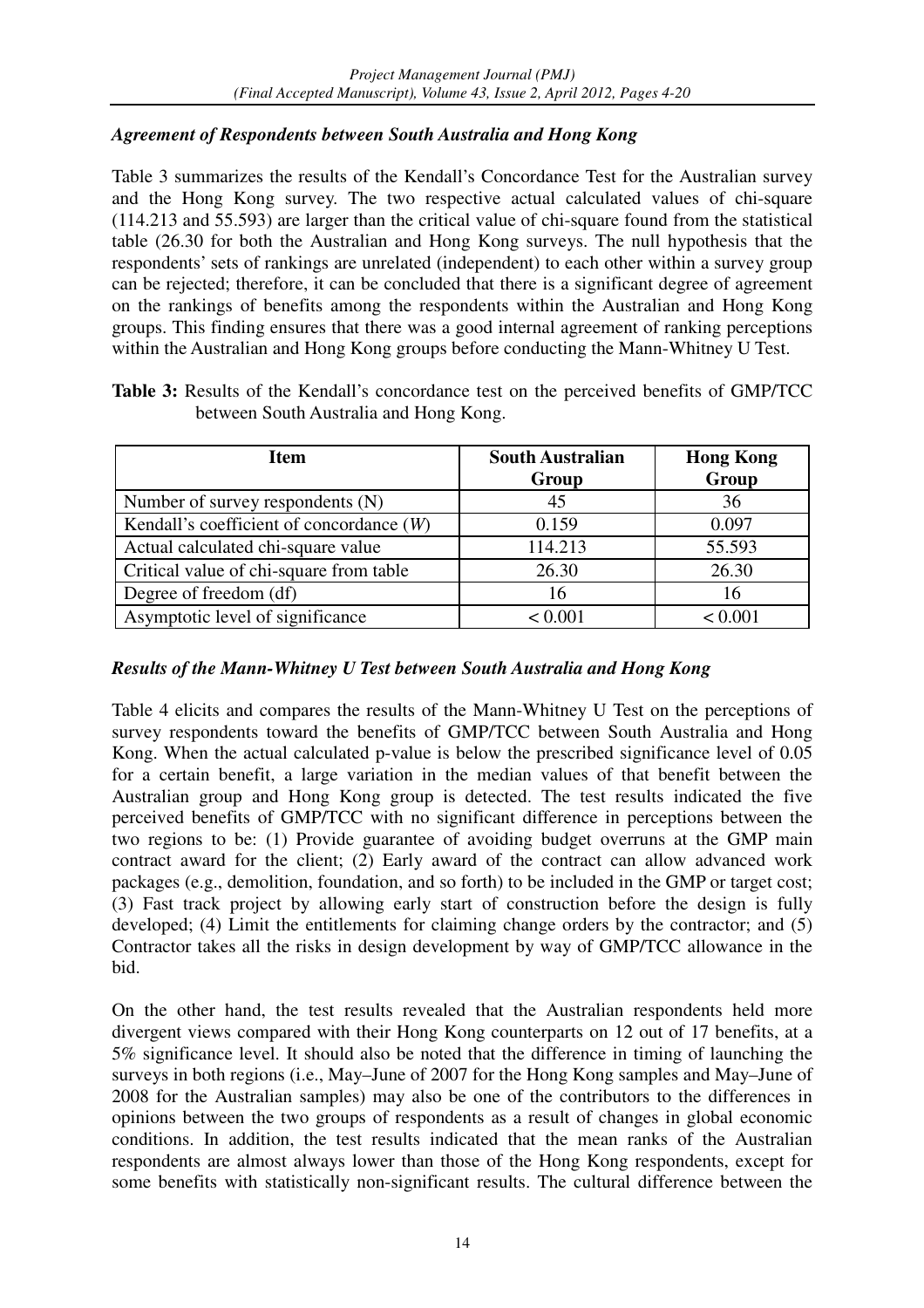East and the West may be conducive to the disparities in perceptions on the benefits of such contractual arrangements. Those more divergent results, with a significance level of less than 0.01, are summarized and discussed in this section.

**Table 4:** Results of Mann-Whitney U test on the perceptions of survey respondents on the perceived benefits of GMP/TCC between South Australia and Hong Kong.

| No. | Variables (Benefits of GMP/TCC)                                                                                                                                                                                                     | <b>Mean Rank</b>          |                     |          |                       |  |
|-----|-------------------------------------------------------------------------------------------------------------------------------------------------------------------------------------------------------------------------------------|---------------------------|---------------------|----------|-----------------------|--|
|     |                                                                                                                                                                                                                                     | <b>South</b><br>Australia | Hong<br><b>Kong</b> | Z-value  | p-value               |  |
| 1.  | Provide guarantee of avoiding budget overrun at GMP<br>main contract award for the client.                                                                                                                                          | 42.22                     | 46.88               | $-0.892$ | 0.372                 |  |
| 2.  | Client provides financial incentives for contractor to<br>achieve cost savings.                                                                                                                                                     | 35.78                     | 54.43               | $-3.677$ | $0.000^a$             |  |
| 3.  | Early award of contracts can allow advanced work<br>packages (e.g., demolition, foundation, etc.) to be<br>included in GMP or target cost.                                                                                          | 46.74                     | 42.15               | $-0.917$ | 0.359                 |  |
| 4.  | Achieve better value for money.                                                                                                                                                                                                     | 35.98                     | 54.23               | $-3.469$ | $0.001$ <sup>a</sup>  |  |
| 5.  | Fast track project by allowing early start of construction<br>before the design is fully developed.                                                                                                                                 | 44.13                     | 44.88               | $-0.149$ | 0.882                 |  |
| 6.  | Early settlement of final project account.                                                                                                                                                                                          | 33.71                     | 55.79               | $-4.217$ | 0.000 <sup>a</sup>    |  |
| 7.  | Greater client control over design consultants, main<br>contractor, and subcontractors.                                                                                                                                             | 36.02                     | 53.37               | $-3.293$ | $0.001$ $^{\rm a}$    |  |
| 8.  | More effort of client's involvement in problem solving<br>and subcontractor selection.                                                                                                                                              | 34.46                     | 55.01               | $-3.933$ | 0.000 <sup>a</sup>    |  |
| 9.  | Bring in expertise in building designs and innovations in<br>construction methods and materials from contractor to<br>enhance the buildability of the project.                                                                      | 39.43                     | 49.80               | $-2.078$ | $0.038^{b}$           |  |
|     | 10. Domestic<br>subcontractor's<br>work<br>packages<br>are<br>competitively tendered by approved or prequalified<br>subcontractors and specialists on an open-book basis after<br>the award of GMP/TCC contract as design develops. | 35.20                     | 52.61               | $-3.432$ | 0.001 <sup>a</sup>    |  |
|     | 11. Provide a dispute resolution mechanism by way of<br>adjudication committee leading to reduction in disputes.                                                                                                                    | 37.13                     | 52.21               | $-2.944$ | 0.003 <sup>a</sup>    |  |
|     | 12. More opportunities for participants to express opinions<br>and concerns openly and freely.                                                                                                                                      | 36.91                     | 53.27               | $-3.244$ | 0.001 <sup>a</sup>    |  |
|     | 13. Conducive to improving partners' working relationship<br>via the gain-share/pain-share mechanism and partnering<br>arrangement.                                                                                                 | 35.09                     | 55.14               | $-3.831$ | 0.000 <sup>a</sup>    |  |
|     | 14. Limit the entitlements for claiming variations by the<br>contractor.                                                                                                                                                            | 42.69                     | 47.36               | $-0.918$ | 0.358                 |  |
|     | 15. Enable a more equitable risk apportionment among<br>project participants.                                                                                                                                                       | 37.79                     | 52.38               | $-2.779$ | $0.005$ $\mathrm{^a}$ |  |
|     | 16. Contractor takes all the risks in design development by<br>way of GMP/TCC allowance in the tender.                                                                                                                              | 45.23                     | 41.60               | $-0.707$ | 0.480                 |  |
|     | 17. The gain-share arrangement helps establish mutual<br>objectives and produce an integrated, trustful working<br>team.                                                                                                            | 35.99                     | 54.22               | $-3.479$ | $0.001$ <sup>a</sup>  |  |

 $a$ <sup>a</sup> represents a p-value of less than  $0.01$ .

<sup>b</sup> represents a p-value of less than 0.05, which indicates a significant statistical difference.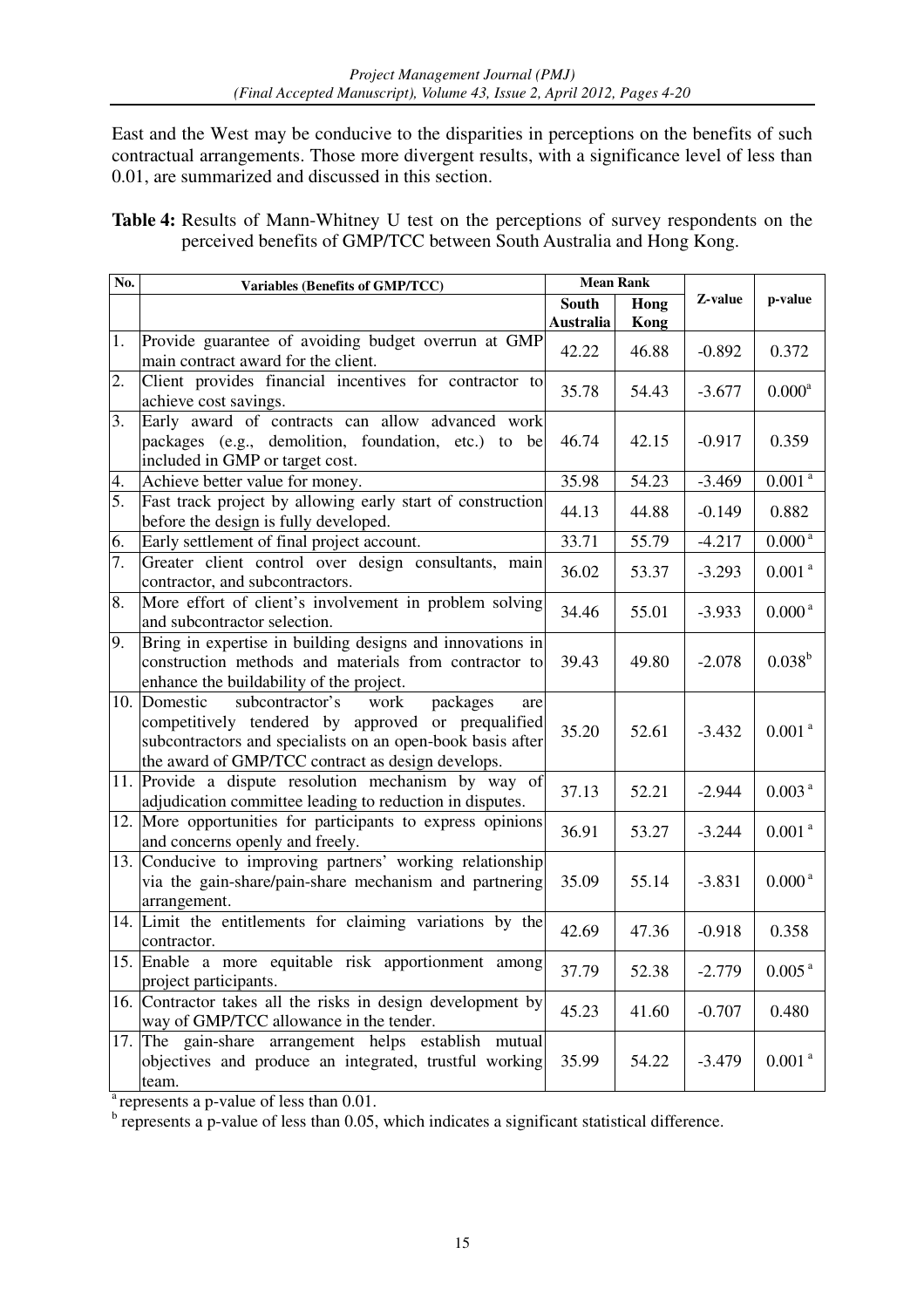It should also be stressed that the legal structure and hands-on experience in handling GMP/TCC projects between the two jurisdictions may also contribute to the differences in perceptions of the two groups of respondents. In addition, as stated in the earlier section, because there were only about 20 GMP/TCC projects in Hong Kong when the survey was conducted, the likelihood of obtaining multiple responses from the same projects may be high. Yet, because the responses solicited are from various industrial practitioners, their personal opinions and professional judgments can be treated as individual and independent for our statistical analysis. As multiple responses may be obtained in some projects, which were considered successful cases (Bayliss et al., 2004; Anvuur & Kumaraswamy, 2010; Chan et al., 2011b), this might affect the survey results that the Hong Kong respondents from those successful cases may highly rate the benefits of GMP/TCC in this study due to more successful project outcomes achieved.

# *Item 2: Client provides financial incentives for contractor to achieve cost savings*

As observed in Table 4, the Hong Kong respondents agreed more than the Australian respondents that providing financial incentives for the main contractor to achieve cost savings was a significant benefit of the GMP/TCC approach. This may be explained by the fact that the pace of development and application of GMP/TCC in Hong Kong is slower than in South Australia, and the underlying concepts of GMP/TCC are still new to most of the industrial practitioners in Hong Kong. Compared with the Australian respondents, the Hong Kong counterparts have gained less experience in handling GMP/TCC projects. The Hong Kong SAR Government is now considering introducing the NEC form of contract, which is associated with target cost options in a series of pilot capital projects across different relevant departments under the Works Branch of the Development Bureau (Cheung, 2008), so the Hong Kong respondents may be more impressed by the incentive provision under these new forms of procurement in Hong Kong. The novelty of GMP/TCC arrangements in Hong Kong has considerably impressed the Hong Kong respondents on the provision of financial incentives in such contractual arrangements. This benefit is also reflected in the typical GMP case study of Chater House (Chan et al., 2011b) and the TCC case study of the Tsim Sha Tsui Underground Railway Station Modification Works (Chan et al*.*, 2010b) in Hong Kong.

Tang and Lam (2003) further stated that both the client and contractor in Hong Kong are motivated to cooperate and achieve cost minimization, because both parties may benefit from the cost savings. Nicolini et al. (2001) further found that both of the two pilot demonstration building projects in the United Kingdom obtained a cost reduction of 8% to 14%, 5% to 20% faster programs, and a 90% to 95% reduction in rework, compared with a similar project using the traditional contracting approach. The uneven mix of survey samples (e.g., fewer clients were represented in the Australian sample of only 3 compared with 16 clients in the Hong Kong sample) might influence the results obtained, which may have been a limitation of the study.

#### *Item 4: Achieve better value for money*

The Hong Kong professionals rated achieving better value for money more significantly than their Australian counterparts. One of the possible reasons for this may be the fact that the overall performance of those GMP/TCC projects in which the respondents were involved achieved savings in both time and cost (Chan et al., 2007a; Chan et al., 2010b). Hence, the respondents considered that the GMP/TCC approach could really achieve better value for money in project procurement. Another possible reason may be the fewer change orders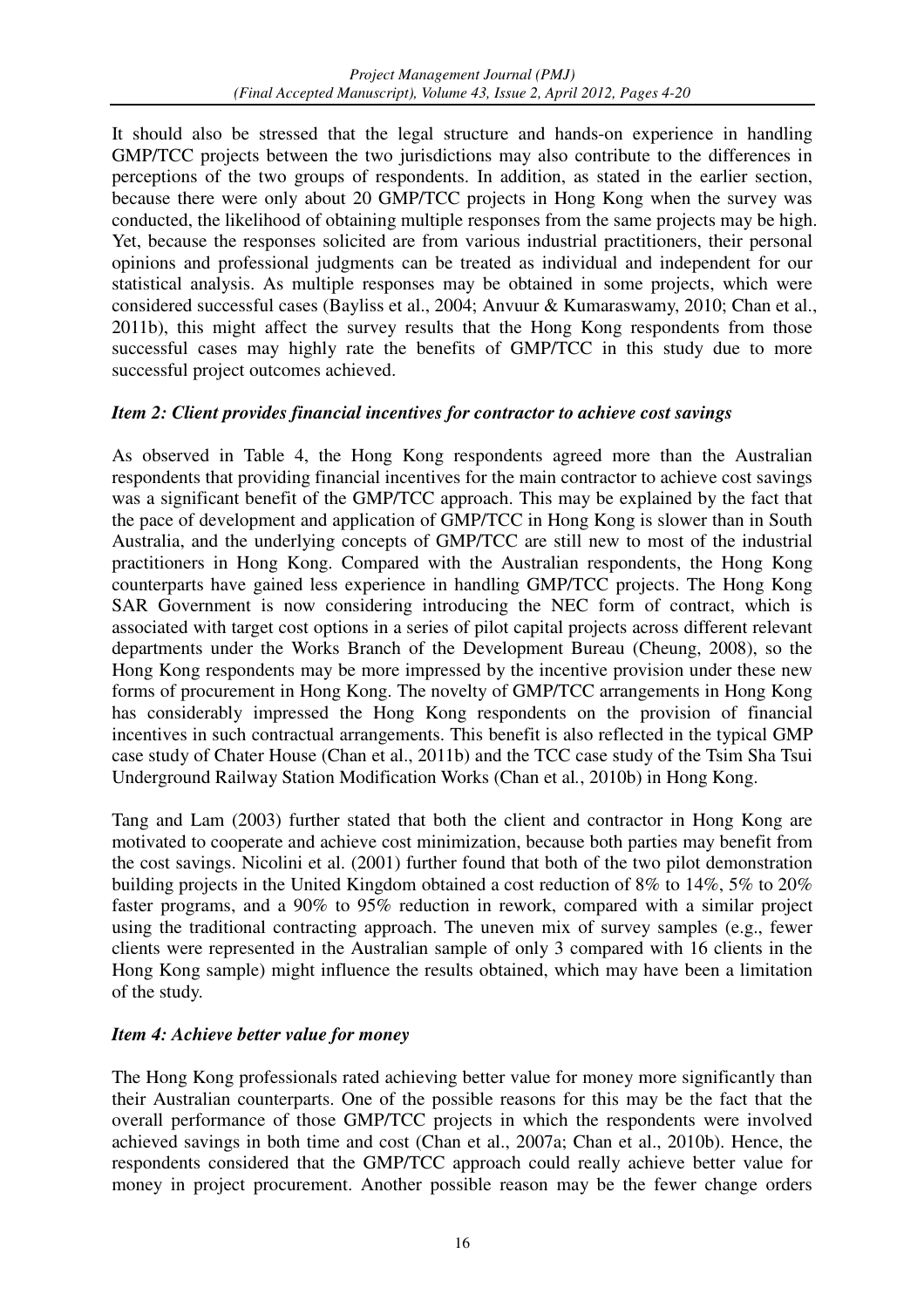arising from those GMP/TCC projects compared with those procured by the traditional design-bid-build form of procurement in Hong Kong; thus, the deviation of final out-turn cost from the contract target cost becomes narrower.

#### *Item 6: Early settlement of final project account*

The Hong Kong respondents again showed more agreement with the statement, "Early settlement of final project account" than the Australian respondents. This finding indeed echoes the statement made by Gander and Hemsley (1997) that the preparation of and consensus on the final project account under GMP/TCC tend to be completed earlier than those for the traditional fixed-price contracts, because both the price and time implications of any potential changes to the project (i.e., change orders) under the GMP/TCC philosophy have been pre-agreed on by the client and the contractor under the contract document. This arrangement will help mitigate potential claims and intractable disputes for the entire project.

Moreover, partnering is more commonly adopted in the Australian construction industry, and the relationship between the client and contractor is more harmonious in Australia; however, the traditional client–contractor relationship is adversarial in Hong Kong (Construction Industry Review Committee, 2001). The partnering concepts accompanied by the GMP/TCC form of procurement can considerably improve the working relationships between contracting parties (Chan et al., 2011a) and probably shorten the duration of the final account settlement.

# *Item 7: Greater client control over design consultants, main contractor, and subcontractors Item 8: More effort of client's involvement in problem solving and subcontractor selection*

The two groups of respondents exhibit different levels of agreement on Item 7, "Greater client control over design consultants, main contractor, and subcontractors" and Item 8, "More effort of client's involvement in problem solving and subcontractor selection," both related to the client's control and involvement. The design-and-build procurement option is more popular in the Australian construction market than in Hong Kong. The Hong Kong respondents welcomed the implementation of GMP/TCC, which encouraged more proactive participation of different contracting parties throughout the whole project development process. The client can retain more stringent control over the team of design consultants during the pre-contract and post-contract award stages, thereby ensuring compliance with the initial design intent as stipulated in the client's project brief (Hong Kong Housing Authority, 2006). It is not very surprising to obtain such a result, because this kind of procurement form ties the risk and reward of the client and contractor together, rather than an individual party's performance (Scott, 2001). This alignment of interests may motivate the clients to participate in the process of problem solving, subcontractor selection, and the whole project development in a more proactive manner, because the prompt problem solving would probably streamline the project development and would be beneficial to the overall performance of the project. Under GMP/TCC, with the increased involvement of the client in the problem-solving process, when compared with the traditional contracts, the decision on any changes can also be made more efficiently. The increased client's involvement in GMP/TCC does not seem to have a significant impact on the project duration, but such involvement may encourage the project team to generate cost-savings and/or time-saving solutions or strategies. Some relevant supporting case studies from previous research studies on GMP/TCC contracts in Hong Kong (e.g., Bayliss et al., 2004; Anvuur & Kumaraswamy, 2010; Chan et al., 2010b, 2011b) revealed that those projects achieved favorable time and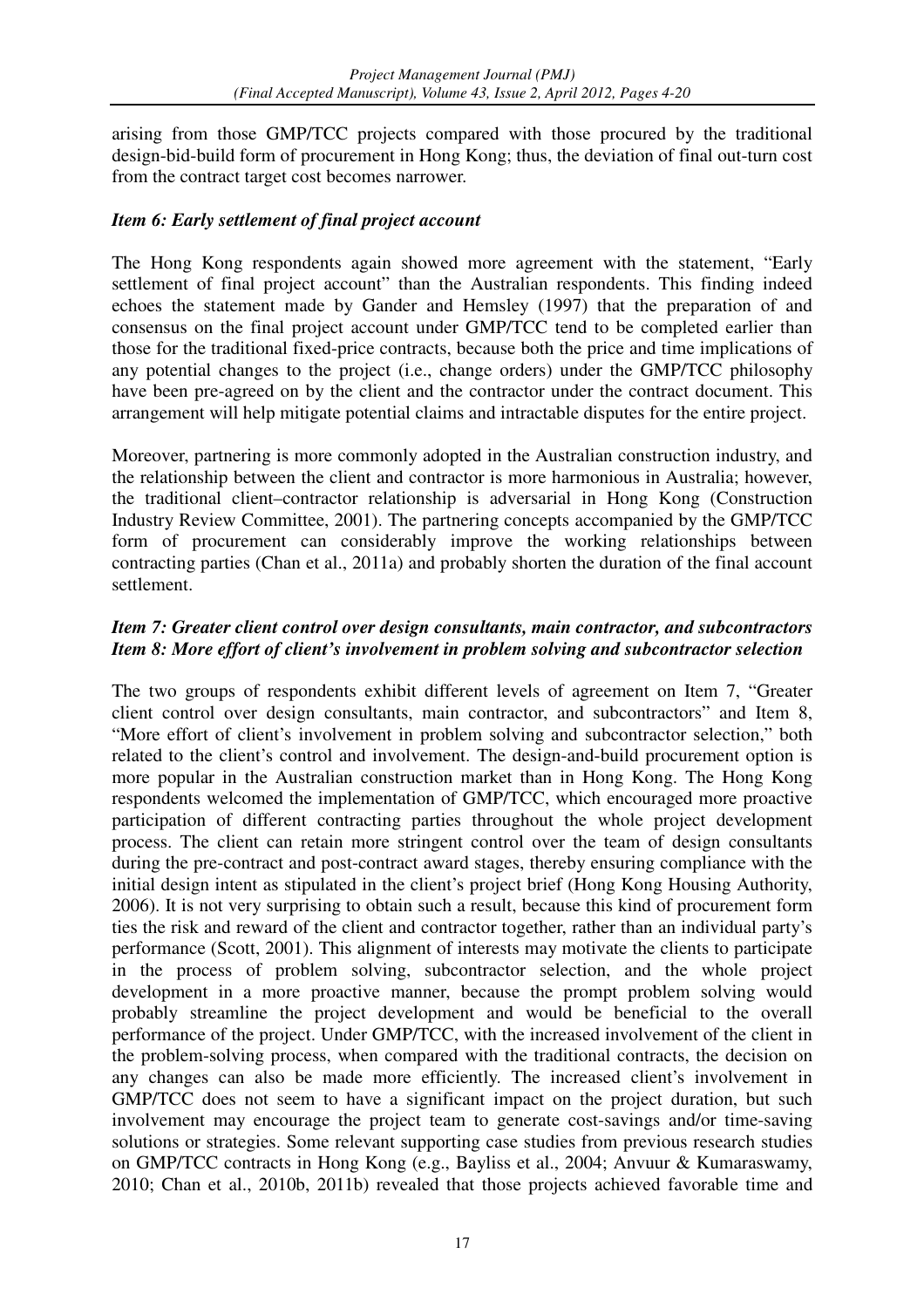cost savings if properly procured.

# *Item 10: Domestic subcontractor's work packages are competitively bid on by approved or pre-qualified subcontractors and specialists on an open-book basis after the award of the GMP/TCC contract as the design develops*

The mean rank by the Hong Kong respondents is higher than their Australian counterparts for this item; one of the possible explanations for this is that the traditional procurement approach is most commonly applied in Hong Kong (Construction Industry Review Committee, 2001). The GMP/TCC procurement arrangement is rather new to Hong Kong. In the case of GMP/TCC practices in Hong Kong, domestic subcontractors' work packages are competitively bid on among those approved or pre-qualified subcontractors and specialists on an open-book basis (between the client and main contractor) in order to control the range and quality of work. This alternative contracting approach assists in selecting the appropriate competent project team with the adequate hands-on experience to undertake the project and capable of developing the client's design intent (Trench, 1991). After the bid assessment, the main contractor will enter into a domestic subcontract with the successful subcontractor. This process eliminates the requirement to adopt nominated subcontracts and their inherent liabilities and constraints. On the other hand, the Australians have employed this practice longer and thus may have got more accustomed to such arrangement of subcontracting.

# *Item 11: Provide a dispute resolution mechanism by way of adjudication committee leading to reduction in disputes*

The Hong Kong respondents considered "Provide a dispute resolution mechanism by way of adjudication committee leading to reduction in disputes" as a significant benefit of applying GMP/TCC to a greater extent than the Australian respondents. This finding may suggest that the Hong Kong respondents were satisfied with the adjudication clause, which was seldom used in the standard form of contract commonly used in Hong Kong in projects procured with GMP/TCC. Both Chan et al. (2003) and Beach et al. (2005) suggested that applying partnering concepts reduced the problems with contractual claims and disputes. They may appreciate the effectiveness of adjudication committee and meetings due to the successful experience with TCC projects (Bayliss et al., 2004; Chan et al, 2010b). Furthermore, as revealed by the internal guidelines for GMP contract procurement issued by the Hong Kong Housing Authority (2006) of the Hong Kong SAR Government, an adjudication committee that involves representatives from the client, architect, quantity surveyor, and main contractor is established under the GMP/TCC methodology to determine the nature and extent of the change orders and facilitate the expeditious resolution of any contentious issues within the project team.

#### *Item 12: Conducive to improving partners' working relationship via the gain-share/pain-share mechanism and partnering arrangement Item 13: More opportunities for participants to express opinions and concerns openly and freely*

According to Chan et al. (2007a), partnering was practiced in the majority of GMP and TCC projects based on their research study in Hong Kong. The rationale behind this phenomenon may be that the partnering concepts are useful in aligning individual objectives of various project stakeholders to common objectives of the projects and in facilitating the gain-share/pain-share philosophy associated with GMP/TCC. Similar to the items discussed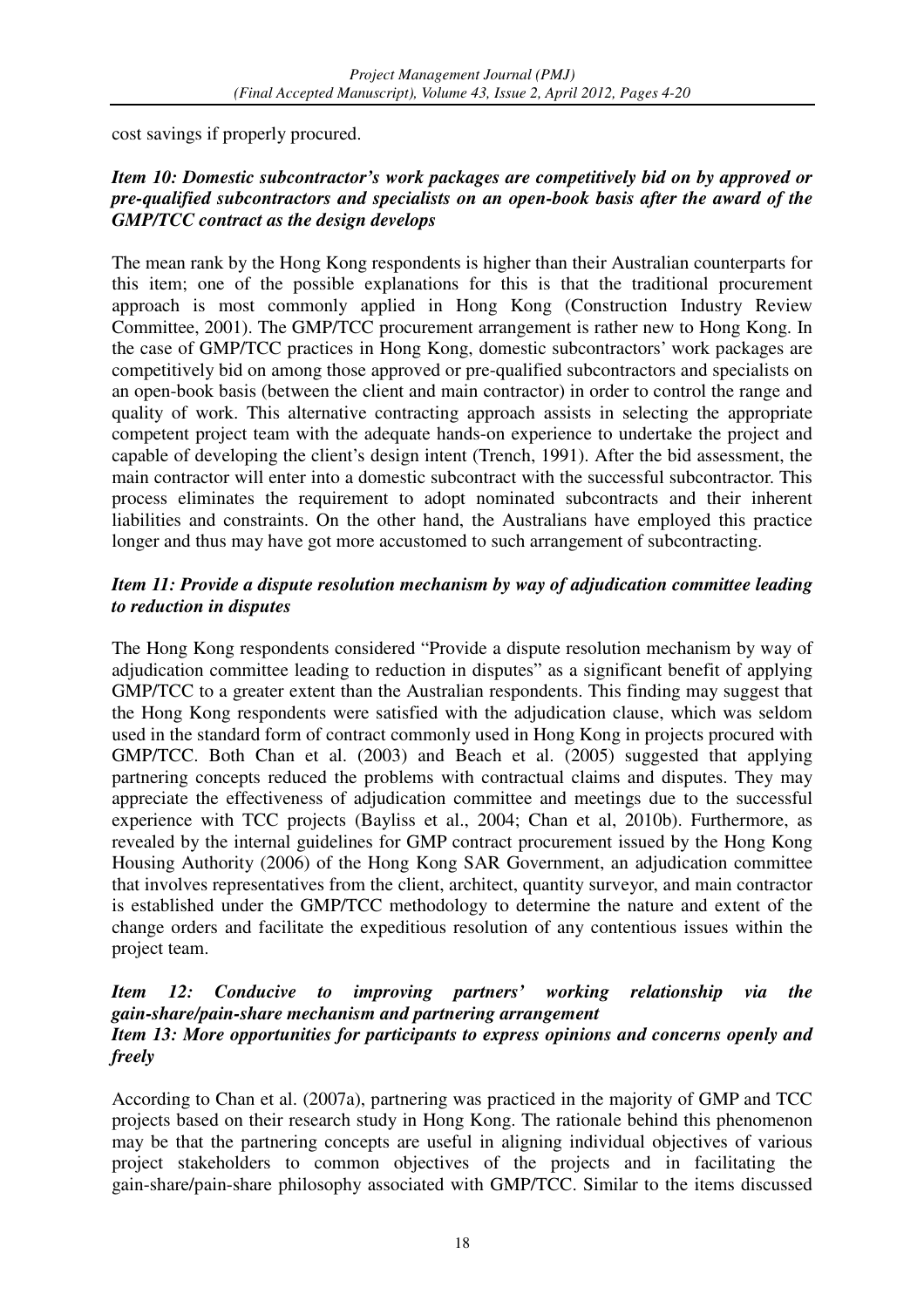in this section, the Hong Kong respondents held a more positive view on the benefits of Item 12, "Conducive to improving partners' working relationship via the gain-share/pain-share mechanism and partnering arrangement," as well as Item 13, "More opportunities for participants to express opinions and concerns openly and freely." The application of TCC through the partnering/alliancing concepts in Australia is more mature than that in Hong Kong, and the working relationship between owners and contractors is more cooperative and less confrontational there. The Hong Kong respondents may score the improved working relationship and free expression of opinions and concerns via partnering higher than the Australian group of professionals, because the Hong Kong practitioners may have experienced a more drastic change in the working relationship under a partnering environment in those projects.

#### *Item 15: Enable a more equitable risk apportionment among project participants*

As indicated in Table 3, the Australian respondents perceived this item as positively as their Hong Kong counterparts; perhaps, past experience may be one of the possible reasons for this finding. A case study of a GMP project launched by Rose and Manley (2007) in Australia revealed that one of the negative drivers of implementing the financial incentive mechanism was inequitable risk allocation, based on their interview data and opinions. On the other hand, the case studies conducted by both Chan et al. (2008a) and Chan et al*.* (2010b) demonstrated that the projects with the GMP and TCC forms of arrangement were completed within budget and ahead of schedule. These previous successes should reinforce the confidence in procuring GMP/TCC contracts by the Hong Kong respondents. Sadler (2004) concluded that this contractual arrangement also enables the contractor and employer to determine the appropriate ownership of risks, encourages various contracting parties to agree on an equitable allocation of risks, and offers better value for money toward the client, which is in the client's long-term interest.

#### *Item 17: The gain-share arrangement helps establish mutual objectives and produce an integrated, trustful working team*

The feature of target cost contracts is to share the risk of cost overrun between the owner and the contractor so that both parties have a common objective in mind. This view is supported by Davis and Stevenson (2004), who suggested that encouraging teamwork with mutual trust and common goals was one of the merits of GMP. The Hong Kong respondents were more positive in rating this statement in the questionnaire survey. The survey reflects the willingness of the Hong Kong respondents to attempt the gain-share mechanism, despite having less experience with GMP/TCC compared with their Australian counterparts. This partnering spirit under the GMP/TCC procurement arrangement also tied the benefits of both contracting parties together and produced an integrated working team filled with mutual trust.

# **Conclusions**

Based on an extensive review of comprehensive literature and an empirical questionnaire survey, an analysis of the perceived benefits associated with the GMP/TCC scheme was generated in the Australian perspective, and the survey results were compared with those from Hong Kong. It was found that the respondents in South Australia and Hong Kong held different views in a number of benefits according to the results of the Mann-Whitney U Test. Various possible underlying reasons have been given; such differences in perceptions between the two groups of respondents may be attributed to the different pace of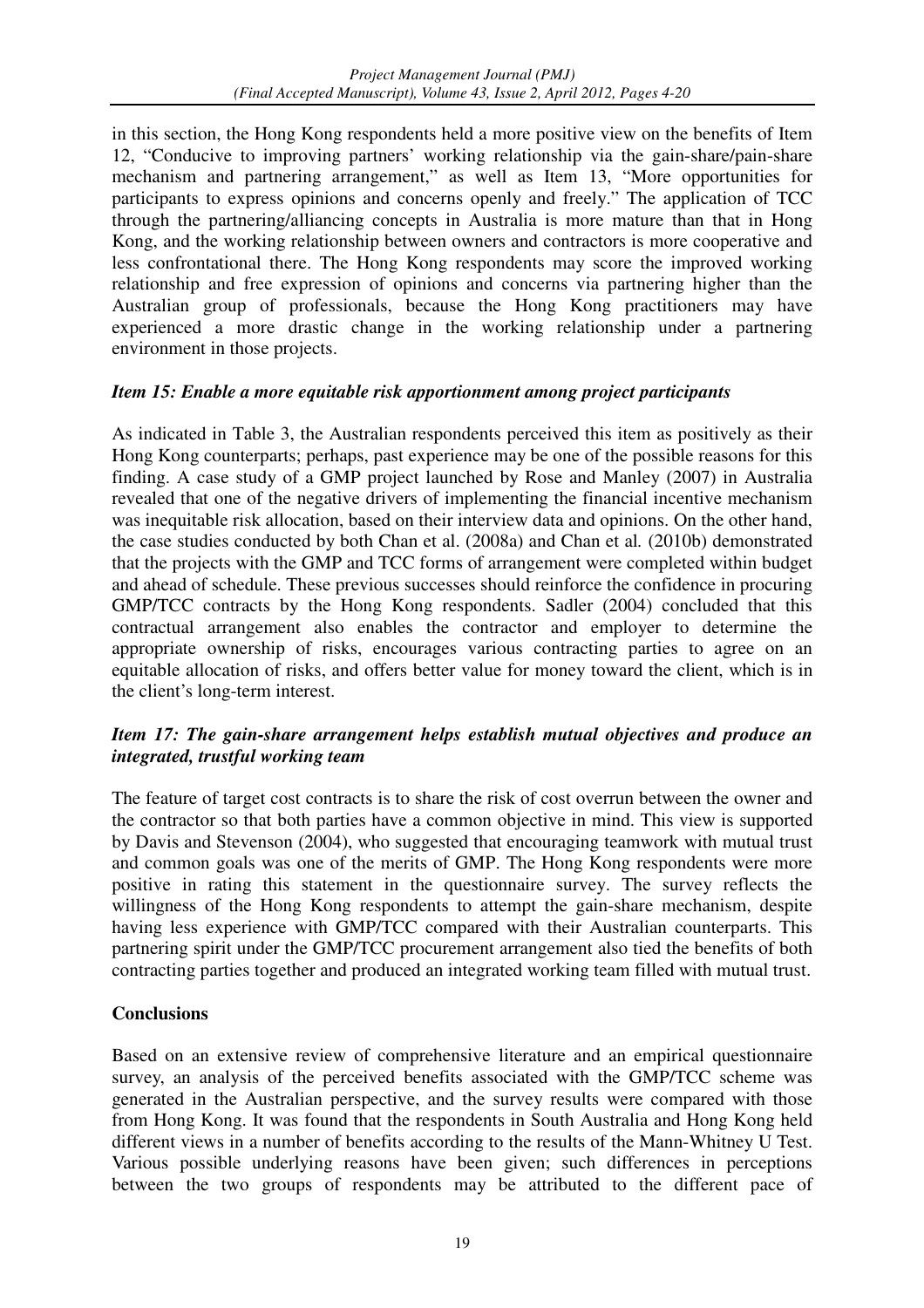development, the application of the GMP/TCC form of procurement, as well as the implementation of the partnering approach between Australia and Hong Kong (Chan et al., 2007b).

With the perceived benefits of GMP/TCC in mind, decision makers (i.e., clients) are given useful directions and references to determine whether or not to apply GMP/TCC in future projects. Limitations of the research study lie in the fact that only 45 completed survey questionnaires were received each from Australia and Hong Kong. The limited number and uneven mix of survey samples, which are common problems encountered in research studies based on questionnaire surveys, restricted the scope of analysis. For example, it is not justified to compare the opinions between the Hong Kong client group and the Australian client group, between public client bodies and private client organizations within each region, as well as between GMP and TCC, on the perceived benefits of GMP/TCC. However, more inter-group comparisons may be undertaken in the future if the sample size within each group of survey respondents can be made larger, more representative, and well-balanced. Nevertheless, the survey findings would be valuable for future studies in this area, when more GMP/TCC projects are launched and completed in the future.

Both GMP and TCC schemes have been practiced in Australia for decades, whereas these procurement strategies have not received as wide attention as they should, because few research studies have been undertaken in this area. This research study has provided a holistic comparison between South Australia and Hong Kong in terms of the benefits of applying the GMP/TCC procurement strategies. The research findings reported in this paper should give industrial practitioners an in-depth understanding of GMP/TCC contracts and their associated benefits during implementations in both Hong Kong and South Australia. We hope that the research study will stimulate a wider debate on the underlying benefits associated with GMP/TCC in both local and international contexts for reference by the construction industry at large. Another research project focusing on risk identification, risk analysis, risk mitigation, and risk allocation inherent with GMP/TCC contracts have been completed recently in Hong Kong, Australia, and the United Kingdom (Chan et al*.*, 2008b) and the key research findings have been reported in other publications (e.g., Chan et al., 2010a; 2011c).

# **Notes:**

The empirical survey questionnaire used in this study was compiled and based on the terminologies used in the United Kingdom to suit the target respondents in both Hong Kong and South Australia, who are more familiar with these terms in their current practices; however, Table 5 compares the use of different terminologies between the United Kingdom and the United States, as used on the survey form for reference.

**Table 5:** Comparison of the different terminologies between the United Kingdom and the United States as used on the survey questionnaire.

| <b>U.K. Terminology</b>   | <b>U.S. Terminology</b>  |  |  |  |
|---------------------------|--------------------------|--|--|--|
| Tender                    | Bid                      |  |  |  |
| Design-and-build          | Design-build             |  |  |  |
| Variations                | <b>Change Orders</b>     |  |  |  |
| Buildability              | Constructability         |  |  |  |
| <b>Provisional Monies</b> | <b>Contingency Funds</b> |  |  |  |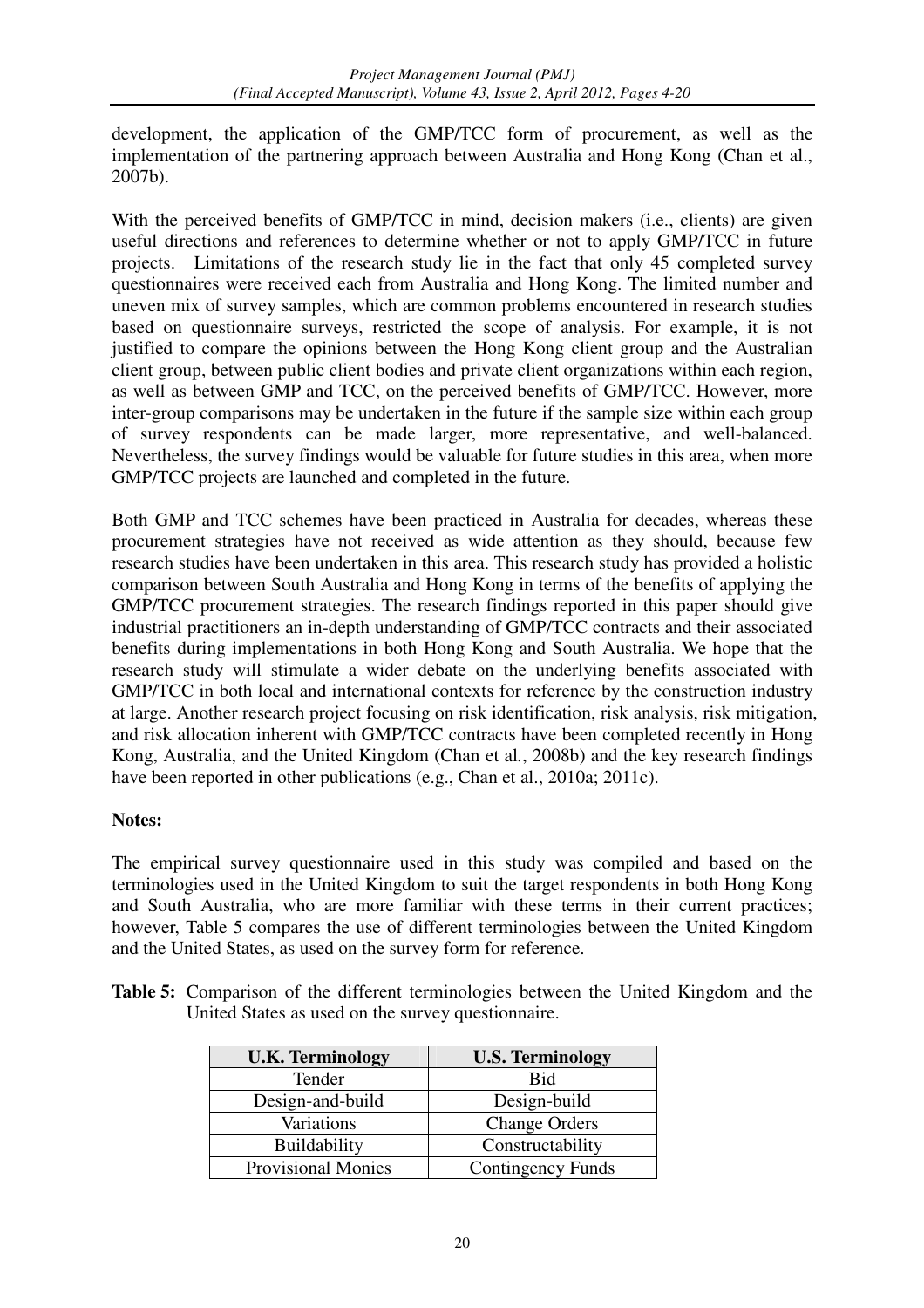# **Acknowledgments**

The authors would like to acknowledge the organizations and industrial practitioners for participating in the empirical questionnaire survey launched in both Hong Kong and South Australia and for providing their valuable opinions and necessary project information to facilitate this research study. The authors would also like to thank The Hong Kong Polytechnic University for providing financial support to this research initiative (HK PolyU General Research Grants Allocation 2008/09 with Project Account Code: BRE-A-SA42). The work described in this paper was further supported by another grant from the Research Grants Council of the Hong Kong Special Administrative Region, China (RGC Project No. PolyU 5107/07E). This paper forms part of the RGC funded research project entitled, "Evaluating the Key Risk Factors and Risk Sharing Mechanisms for Target Cost Contracting (TCC) Schemes in Construction" with several different objectives but sharing a common background of study and research methodology.

# **References**

- Anvuur, A.M., & Kumaraswamy, M.M. (2010). Promises, pitfalls and shortfalls of the guaranteed maximum price approach: A comparative study. *In Egbu, C. (Ed) Proceedings of the 26th Annual ARCOM Conference*, 6–8 September 2010, Leeds, UK, Association of Researchers in Construction Management, 1079–1088.
- Arditi, D., & Yasamis, F. (1998). Incentive/disincentive contracts: Perceptions of owners and contractors. *Journal of Construction Engineering and Management*, *ASCE, 124*(9), 361–373.
- Bayliss, R., Cheung, S.O., Suen, H.C.H., & Wong, S.P. (2004). Effective partnering tools in construction: A case study on MTRC TKE contract 604 in Hong Kong. *International Journal of Project Management*, *22*(3), 253–263.
- Beach, R., Webster, M., & Campbell, K.M. (2005). An evaluation of partnering development in the construction industry. *International Journal of Project Management*, *23*(8), 611–621.
- Bower, D., Ashby, G., Gerald, K., & Smyk, W. (2002). Incentive mechanisms for project success. *Journal of Management in Engineering*, *ASCE, 18*(1), 37–43.
- Cantirino, J., & Fodor, S.S. (1999). Construction delivery systems in the United States. *Journal of Corporate Real Estate*, *1*(2), 169–177.
- Chan, A.P.C., Chan, D.W.M., Fan, L.C.N., Lam, P.T.I., & Yeung, J.F.Y. (2004). *A comparative study of project partnering practices in Hong Kong*. Summary Report, Construction Industry Institute – Hong Kong, Research Report No. 1, 40 pages, September 2004.
- Chan, A.P.C., Chan, D.W.M., Fan, L.C.N., Lam, P.T.I., & Yeung, J.F.Y. (2008a). Achieving partnering success through an incentive agreement: Lessons learned from an underground railway extension project in Hong Kong. *Journal of Management in Engineering, ASCE, 24*(3), 128–137.
- Chan, A.P.C., Chan, D.W.M., & Ho, K.S.H. (2003). An empirical study of the benefits of construction partnering in Hong Kong. *Construction Management and Economics*, *21*(7), 523–533.
- Chan, A.P.C., Sidwell, T.A.C., Chan, D.W.M., Lam, P.T.I., Fan, L.C.N., & Yeung, J.F.Y. (2007b). Comparing partnering practices and performance between Australia and Hong Kong: A case study approach. *Proceedings of the 32nd AUBEA Conference*, 3–5 July 2007, Swinburne University, Melbourne, Australia, 105–114.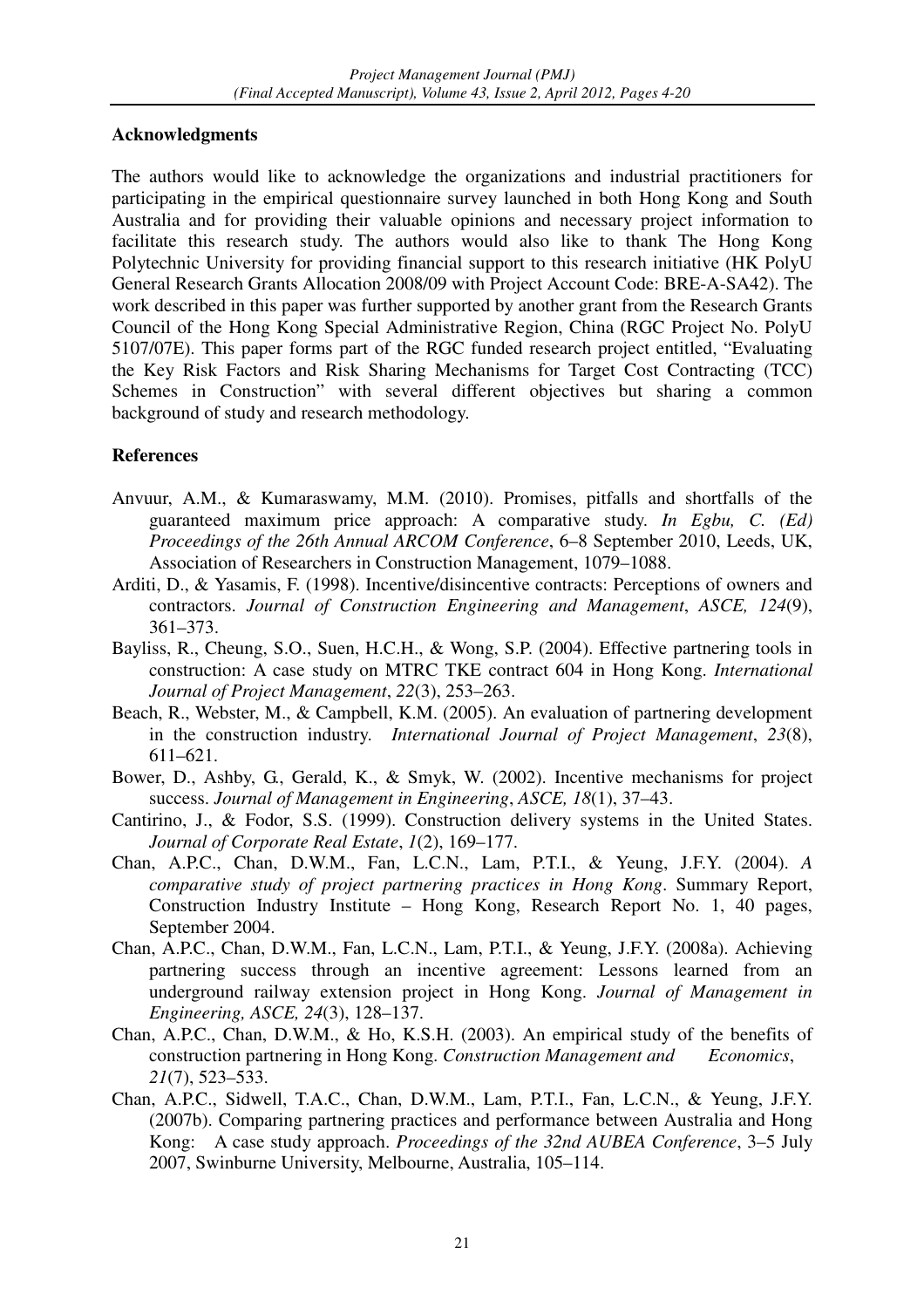- Chan, D.W.M., Chan, A.P.C., Lam, P.T.I., Lam, E.W.M., & Wong, J.M.W. (2007a). *An investigation of guaranteed maximum price (GMP) and target cost contracting (TCC) procurement strategies in Hong Kong construction industry*. Research Monograph, Department of Building and Real Estate, The Hong Kong Polytechnic University, Retrieved from http://repository.lib.polyu.edu.hk/jspui/handle/10397/2376.
- Chan, D.W.M., Chan, A.P.C, Lam, P.T.I., Lam, E.W.M., & Wong, J.M.W. (2007b). Evaluating guaranteed maximum price and target cost contracting strategies in Hong Kong construction industry. *Journal of Financial Management of Property and Construction*, *12*(3), 139–149*.*
- Chan, D.W.M., Chan, A.P.C., Lam, P.T.I., Chan, J.H.L., Hughes, W., & Ma, T. (2008b). A research framework for exploring risk allocation mechanisms for target cost contracts in construction. *Proceedings of the CRIOCM 2008 International Research Symposium on Advancement of Construction Management and Real Estate*, 31 October–3 November 2008, Beijing, China, 289–296.
- Chan, D.W.M., Chan, A.P.C., Lam, P.T.I., & Chan, J.H.L. (2010a). Exploring the key risks and risk mitigation measures for guaranteed maximum price and target cost contracts in construction. *Construction Law Journal*, *26*(5), 364–378.
- Chan, D.W.M., Lam, P.T.I., Chan, A.P.C., & Wong, J.M.W. (2010b). Achieving better performance through target cost contracts: The tale of an underground railway station modification project. *Facilities—Special Issue on Performance Measurement and Management in Facilities Management*, *28*(5/6), 261–277.
- Chan, D.W.M., Chan, A.P.C., Lam, P.T.I., & Wong, J.M.W. (2011a). An empirical survey of the motives and benefits of adopting guaranteed maximum price and target cost contracts in construction. *International Journal of Project Management*, *29*(5), 577–590.
- Chan, D.W.M., Lam, P.T.I., Chan, A.P.C., & Wong, J.M.W. (2011b). Guaranteed maximum price (GMP) contracts in practice: A case study of a private office development project in Hong Kong. *Engineering, Construction and Architectural Management*, *18*(2), 188–205.
- Chan, D.W.M., Chan, A.P.C., Lam, P.T.I., Yeung, J.F.Y., & Chan, J.H.L. (2011c). Risk ranking and analysis in target cost contracts: Empirical evidence from the construction industry. *International Journal of Project Management*, *29*(6), 751–763.
- Cheung, I. (2008). New Engineering Contract (NEC), *EC Harris Asia Commentary–July 2008*.
- Cheung, F.K.T., Wong, M.W.L., & Skitmore, M. (2008). A study of clients' and estimators' tolerance towards estimating errors. *Construction Management and Economics*, *26*(4), 349–362.
- Chevin, D. (1996). The max factor. *Building*, 17 May 1996.
- Clough, R.H., & Sears, G.A. (1994). *Construction contracting, 6th Edition*, New York: Wiley-Interscience Publication.
- Construction Industry Review Committee (2001). *Construct for excellence*. Report of the Construction Industry Review Committee, Hong Kong SAR.
- Daniel, W.W. (1978). *Applied nonparametric statistics*, Boston: Houghton Mifflin.
- Davis, P.R., & Stevenson, D. (2004). Understanding and applying guaranteed maximum price contracts in Western Australia, *Proceedings of the Australian Institute of Project Management 2004 National Conference, Perth, 10–12 October, 2004*. Australian Institute of Project Management, Perth, Australia.
- Davis, L., & Seah, S. (2004). Guaranteed maximum price contracts, *Executive Summaries for the Practitioners, 4*(1), MITA(P) No. 051/01/2004.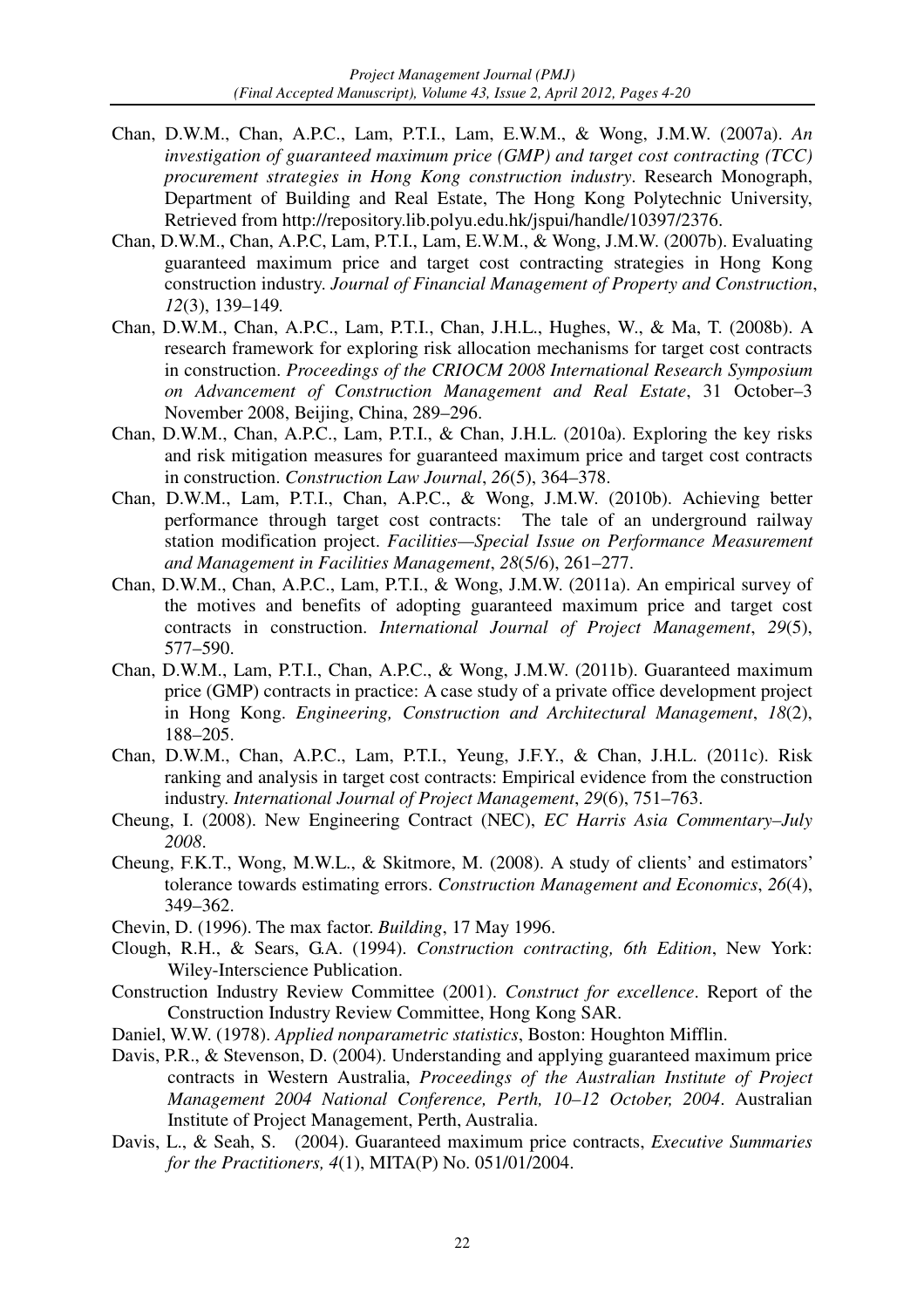- Fan, Avan C.W., & Greenwood, D. (2004). Guaranteed maximum price for the project? *Surveyors Times*, The Hong Kong Institute of Surveyors, March, 20–21.
- Gander, A., & Hemsley, A. (1997). Guaranteed maximum price contracts. *CSM*, January, 38–39.
- Gibbons, J.D., & Chakraborti, S. (2003). *Nonparametric statistical inference*, 4th Ed. New York: Marcel Dekker, Inc.
- Gogulski, P. (2002). *Avoiding construction claims through guaranteed maximum contracts*. Retrieved from http://www.expertlaw.com/library/business/construction\_gsm.html
- Guarte, J.M., & Barrios (2006). Estimation under purposive sampling. *Communications in Statistics – Simulation and Computation*, 35, 277–284.
- Hong Kong Housing Authority (2006). *Internal guidelines for guaranteed maximum price contract procurement based on private sector model*. The Hong Kong Housing Authority, Hong Kong SAR Government.
- Institution of Chemical Engineers (2007). *International form of contract: Target cost contracts*, First Edition.
- Latham, M. (1994). *Constructing the team*, London: HMSO.
- Mass Transit Railway Corporation (2003). *The Tseung Kwan O Extension success story***.** Mass Transit Railway Corporation Ltd, Hong Kong. Masterman, J.W.E. (2002). *Introduction to building procurement system*, 2nd Edition, London, New York: Spon Press.
- Mills, R.S., & Harris, E.C. (1995). Guaranteed maximum price contracts. *Construction Law*, 573/95, 28–31.
- National Economic Development Office (1982). *Target cost contracts: A worthwhile alternative*, Civil Engineering Economic Development Committee, National Economic Development Office, London, United Kingdom.
- Nicolini, D., Holti, R., & Smalley, M. (2001). Integrating project activities: The theory and practice of managing the supply chain through clusters. *Construction Management and Economics*, *19*(1), 37–47.
- One Steel Manufacturing Pty Ltd v United KG Pty Ltd (United) [2006] SA SC 119.
- Perkin, T. (2008). *An evaluation of guaranteed maximum price (GMP) procurement strategies and performance in the South Australian construction industry*. Unpublished Bachelor of Science Dissertation in Construction Management and Economics, School of Natural and Built Environments, University of South Australia, Australia.
- Perry, J.G., & Barnes, M. (2000). Target cost contracts: An analysis of the interplay between fee, target, share and price. *Engineering, Construction and Architectural Management*, *7*(2), 202–208.
- Perry, J.G., & Thompson P.A. (1982). *Target and cost-reimbursable construction contracts*, CIRIA Report R85, London: CIRIA.
- Puddicombe, M.S. (2009). Why contracts: Evidence. *Journal of Construction Engineering and Management*, *135*(8), 675–682.
- Rojas, E.M., & Kell, I. (2008). Comparative analysis of project delivery systems cost performance in Pacific Northwest public schools. *Journal of Construction Engineering and Management*, *ASCE, 134*(6), 387–397.
- Rose, T., & Manley, K. (2007). Effective financial incentive mechanisms: An Australian case study, In *Proceedings of the CIB World Building Congress 2007*, Cape Town, South Africa, 14–18 May.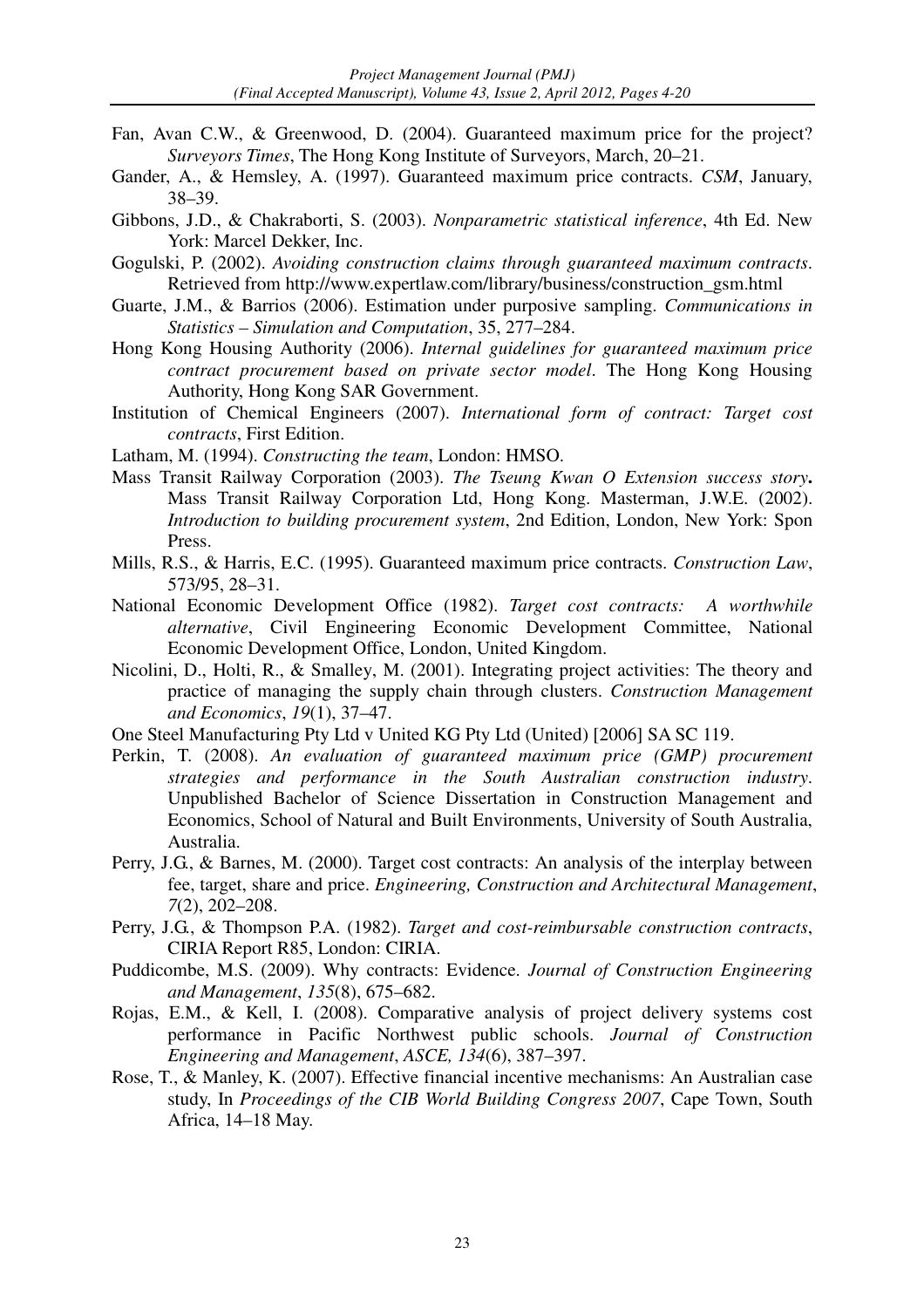- Sadler, M.C. (2004). *The use of alternative integrated procurement approaches in the construction industry*, Unpublished MBA Dissertation in Construction and Real Estate, Department of Construction Management and Engineering, University of Reading, Reading, United Kingdom.
- Scott, B. (2001). *Partnering in Europe incentive based alliancing for projects*. London: Thomas Telford Ltd.
- Seymour, N. (2002). "New Procurement Initiatives for Hong Kong—Responding to the Tang Report," *The Lighthouse Club, the Newsletter of the Lighthouse Club, Winter 2002 Issue, 6–8.*
- Sheskin, D. (2007). *Handbook of parametric and nonparametric statistical procedures*, 4th edition. Boca Raton: Chapman & Hall/CRC.
- Siegel, S., & Castellan Jr, N.J. (1988). *Nonparametric statistics for behavioural sciences.* 2nd Edition, New York: McGraw-Hill.
- Steele, M., & Shannon, P.A. (2005). Detecting hidden fees in a GMP. *2005 AACE International 49th Annual Meeting; New Orleans, LA; 26 June 2005 through 29 June 2005; Code 66435, 1–4.*
- Tang, S.L., & Lam, R.W.T. (2003). Applying the target cost contract concept to price adjustments for design-and-build contracts. *Hong Kong Engineer*, September, 18–19.
- Tashakkori, A., & Teddlie, C. (2003). *Handbook of mixed methods in social and behavioural research*. Thousand Oaks, California: Sage.
- Teddlie, C., & Yu, F. (2007). Mixed methods sampling: A typology with examples. *Journal of Mixed Method, 1*(1), 77–100.
- Ting, W. (2006). *The impact of the interdisciplinary efforts on the receptivity of guaranteed maximum price (GMP) project*. Unpublished MSc in Inter-disciplinary Design Management Dissertation, Department of Real Estate and Construction, The University of Hong Kong, Hong Kong.
- Trench, D.(1991). *On target: A design and manage target cost procurement system*. London: Thomas Telford.
- Walker, D.H.T., Hampson, K.D., & Peters, R (2000). *Relationship-based procurement strategies for the 21st century*. Canberra, Australia: AusInfo.
- Walker, D.H.T., Hampson, K.D., & Peters, R. (2002). Project alliancing vs project partnering: A case study of the Australian National Museum Project. *Supply Chain Management: An International Journal*, *7*(2), 83–91.
- Yu, A.T.W., Shen, Q.P., Kelly, J., & Hunter, K. (2008). Comparative study of the variables in construction project briefing/architectural programming*. Journal of Construction Engineering and Management, ASCE, 134*(2), 122–138.

#### **Authors' biography**

**Daniel W.M. Chan**, *BEng(Hons), PhD, MAPM, MHKICM, MASCE*, is an associate professor in construction project management and the Programme Award Co-ordinator for MSc/PgD in Construction and Real Estate at the Department of Building and Real Estate of The Hong kong Polytechnic University. He is a project manager and construction manager by profession. His current research interests include construction time performance, construction procurement systems, relational and collaborative contracting, partnering and alliancing, target cost contracting, public private partnership, and construction safety management. He has published over 160 research papers on the broad theme of project management in leading construction management journals and international conference proceedings.